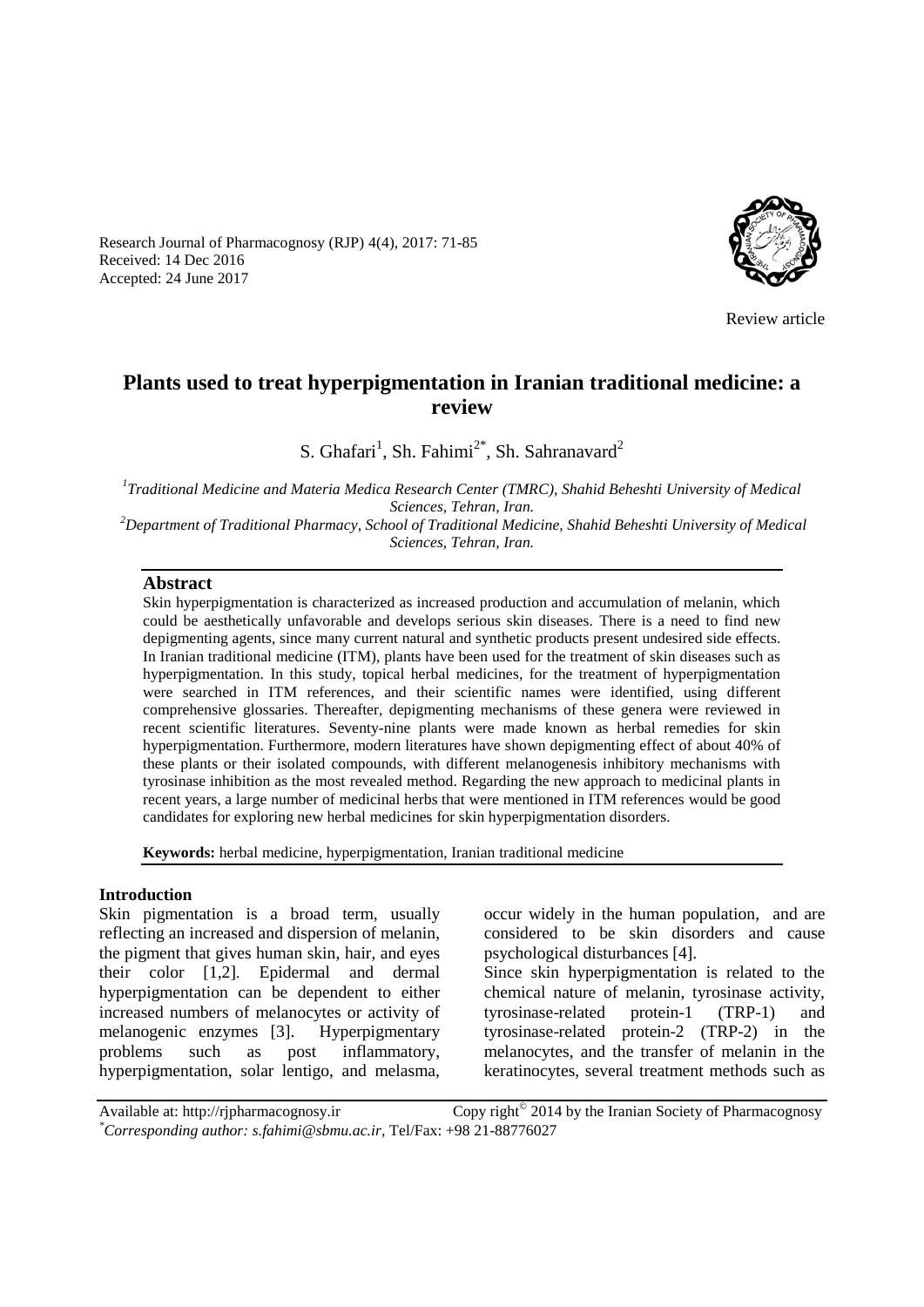inhibition or attenuation of tyrosinase and related melanogenic enzymes catalytic activity, transcriptional regulation and post-translational modification of melanogenic enzymes, interruption of melanosome transfer, acceleration of epidermal turnover have been investigated [2,5].

Tyrosinase is the key enzyme of melanogenesis and the first in the conversion of tyrosine to melanin. It is a common target for therapeutic agents intended to alleviate cutaneous hyperpigmentation. By using purified mushroom tyrosinase or cell lysates of melanoma cells tyrosinase inhibitory effect could be determined [2]. Mushroom tyrosinase, the enzyme extracted from the champignon mushroom *Agaricus bisporus,* is highly homologous and commercially available, thus making it well suited as a model for studies on melanogenesis, and has been used by many studies carried out on tyrosinase inhibition [2,5].

Hydroquinone and its derivations, such as arbutin, and kojic acid are some of the common and effective whitening agents to treat hyperpigmentation disorders with mechanism of inhibition of tyrosinase [6,7]. In spite of their efficacy, the mentioned whitening agents would cause some adverse effects such as sensitization, contact dermatitis and erythema and also cytotoxic and mutagenic effect with prolonged exposures [4,8].

The long-term use of herbs, introduced in traditional medicines, confirms their value in drug discovery [9]. Surprisingly, many crude drug and plant extracts have been reported to inhibit the tyrosinase enzyme [4]. The "return to nature" trend of recent years had been accompanied by a thriving interest in whitening agents from herbal medicine [10] with most of the population still believing in traditionally crude drugs and medicinal plants to treat hyperpigmentation [4].

Iranian traditional medicine (ITM), which dates back to over 6000 years [11], was a combination of different medical traditions from Greece, Egypt, India and China. Iranian physicians such as Rhazes and Avicenna were merging all existing information on medicine at that time, and have also theorized their own examination and wise perception [12].

In ITM references, the most used terms denoting skin hyperpigmentation are '*Kalaf*', '*Bahaq*' and '*Namash*' [13-16]. Review of Iranian Traditional Medicinal books showed that *'Kalaf'* was a kind of skin darkness or brown to black pigmentation that usually occurred on the face with clinical manifestations similar to melasma [17,18]. ITM scholars believed that '*Bahaq*' was similar to *'Kalaf'* except that *'Bahaq'* was associated with sloughing and roughness [15]. According to humoral theory in ITM, abnormal black bile congestion in skin layers and its increased concentration caused dark color spots on the face, known as *"Namash"* being equivalent to freckles [19].

There are many medicinal plants, which have been utilized for the treatment of hyperpigmentation by Iranian physicians, which are yet to be fully verified experimentally.

In this study, the medicinal plants used for the treatment of hyperpigmentation in ITM references via topical route of administration were reviewed. Subsequently, melanogenesis inhibitory effects of these species were searched in recent scientific literatures.

### **Methods**

### *Traditional search*

Three famous books including Liber continens, the Canon of medicine and *Makhzan-ul-adviah*  were selected as the main references of ITM.

### *Liber continens* (*al-Hawi fi al-tibb*)

Abu Bakr Muhammad ibn Zakariya Razi (Rhazes), a renowned Iranian physician, chemist and philosopher (865–940 A.D.) wrote the book of *al-Hawi fi al-Tibb*. This book is the most important book of Rhazes, and was repeatedly printed in Europe during the  $15<sup>th</sup>$  and  $16<sup>th</sup>$ centuries, under the title 'Liber Continens'. It had a major influence on the development of medical practices in Europe. Rhazes surveyed Greek and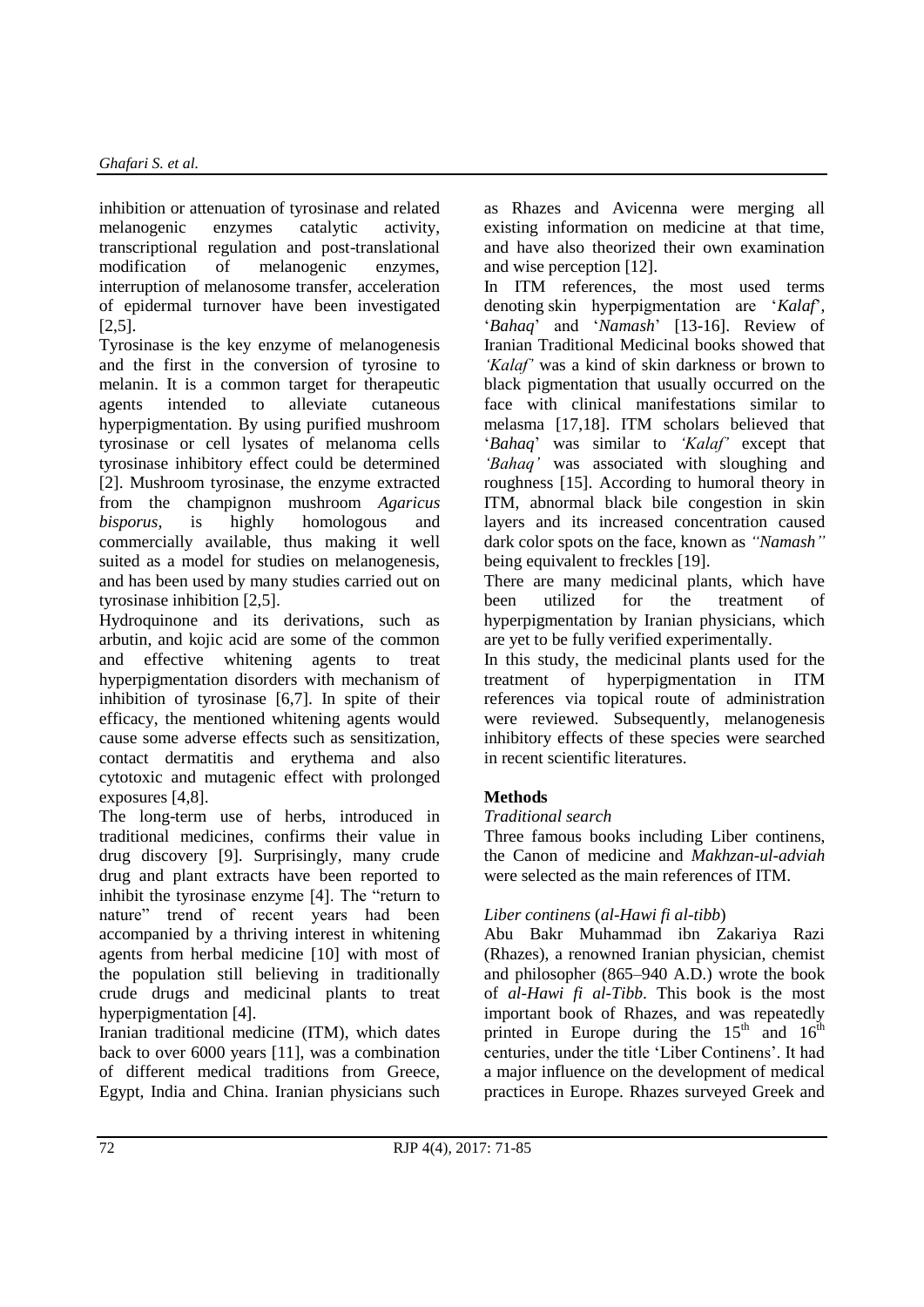early Arabic medicine, as well as various Indian medical knowledge. Furthermore, during his work, he added his own considered judgment and medical experience as commentary [9].

#### *The Canon of medicine*

The Canon of medicine is the best work on traditional medicine, which was compiled by Abu Ali Al- Hussain ibn-e Abdullah- ibn-e- Sina, known as Avicenna, one of the most famous Iranian physician (980-1037 A.D.). The Canon of medicine was used in over half a century in European scientific centers as a medical textbook, and was later translated into different languages [20]. It consists of five books, and serves as a concise reference in traditional medicine. The second book contains an estimate of 800 individual drugs, mostly of medicinal plants (and some animal and mineral substances). Avicenna added his own comments, highlighting the differences between recipes from different sources, and occasionally, there were some disagreement regarding them. Thus, he gave his opinion of the effectiveness (or ineffectiveness) of some remedies [21].

### *Makhzan-ul-adviah*

*Makhzan-ul-adviah* written by Aghili Alavi Khorasani, one of the prominent Persian physicians (1772 A.D.), is a significant reference<br>about traditional medicine and medical about traditional medicine and medical terminology in Persian. About 1744 individual drugs of plant, mineral and animal origin used in traditional medicines, have been described in *Makhzan-ul-adviah.* It is a collection of his lifetime medical notes, summarized from everything he had read, as well as observations from his own medical experiences [22].

#### *Plants to treat hyperpigmentation in ITM references*

ITM references were searched in order to find a list of traditional names of medicinal plants, used for the treatment of hyperpigmentation, via topical route of administration with the main keywords: *'Bahaq'*, '*Kalaf*' and '*Namash*'. Thereafter, plants were identified by different comprehensive glossaries by matching their traditional names with scientific names [23,24].

### *Modern search*

#### *Plants with melanogenesis inhibitory effect in modern scientific databases*

In order to find melanogenesis inhibitory effect of the plants, a substantial search of scientific databases such as 'Google Scholar', 'Scopus' and 'PubMed' was carried out, using the genera in combination with key terms such as 'hyperpigmentation', 'melanogenesis' and 'tyrosinase'.

### **Results and Discussion**

Based on the ITM references, about 71 traditional names of medicinal plants, applied to treat skin hyperpigmentation ('*Bahaq'*, '*Kalaf*'and '*Namash'*) via topical route of administration were found. The plants have been listed based on their scientific names. Moreover, their repetition in the Canon of medicine, Liber continens and *Makhzan-ul-adviah* along with the traditional names of the plants, phonetic spellings, families and used organs have been shown (table 1).

In modern literatures, all of the plants mentioned in table 1 were searched for hyperpigmentation inhibitory effect, and the mechanisms of interference with melanin synthesis according to their genera. The results are as follows:

### *Tyrosinase inhibition*

Quercetin-3'-*O-β*-D-glucoside was isolated from *Allium cepa* and inhibited melanogenesis without cytotoxicity. It inhibited melanin formation in B16 melanoma cells and mushroom tyrosinase [25].

In a study, among 67 tropical plants evaluated for anti-tyrosinase activity, *Althaea officinalis* demonstrated moderate mushroom tyrosinase inhibitory effect [26].

*Aristolochia bottae* Jaub.& Spach and magnoflorine, a compound isolated from *A. debilis,* had tyrosinase inhibitory activity via colorimetric method [27,28].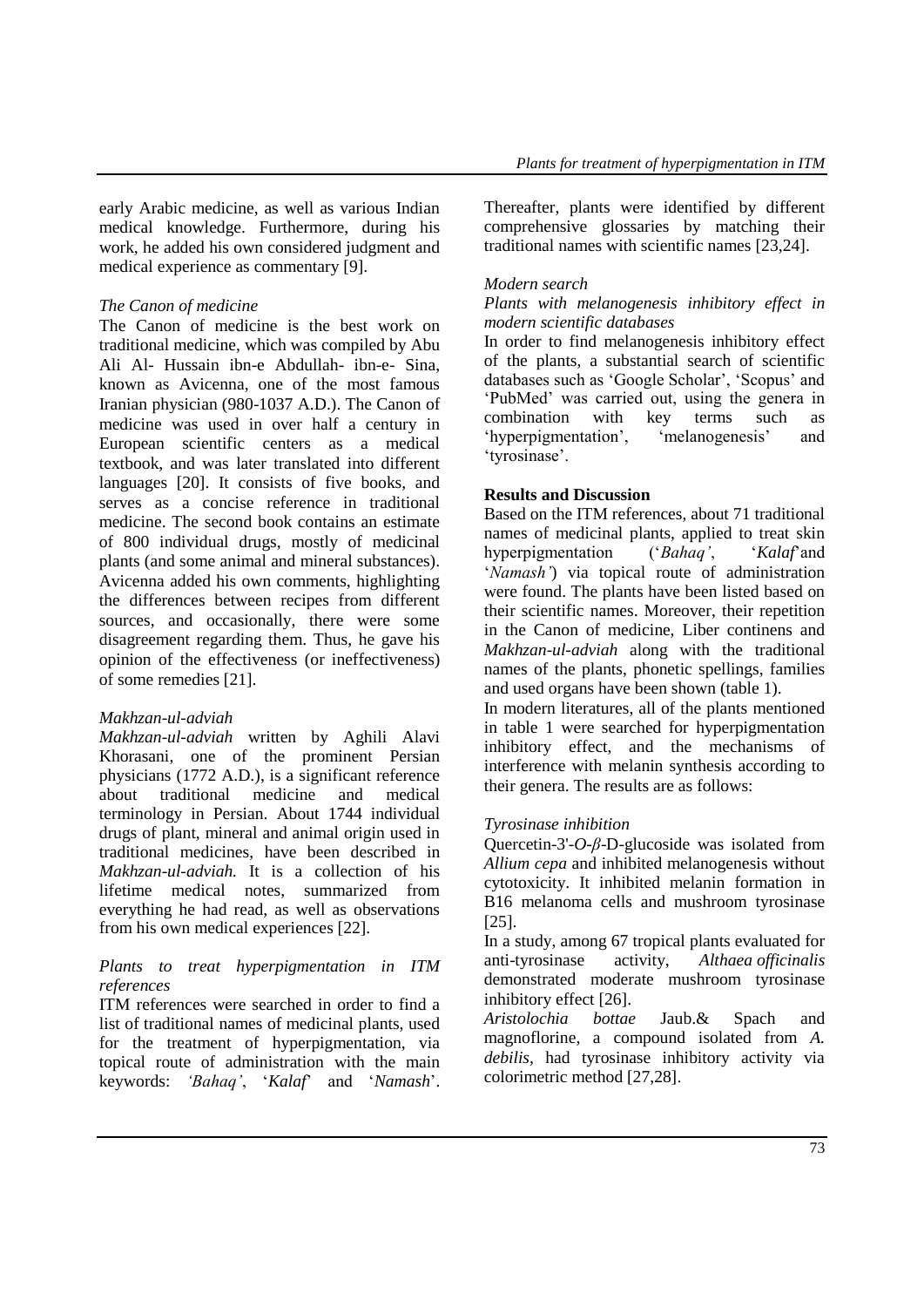#### *Ghafari S. et al.*

| Table 1. Plants used for the treatment of hyperpigmentation via topical route of administration in ITM references; The Canon of |  |
|---------------------------------------------------------------------------------------------------------------------------------|--|
| medicine (C), Liber continens (L), <i>Makhzan-ul-adviah</i> (M)]                                                                |  |

| <b>Scientific name</b>                               | Family              | <b>Traditional</b><br>name | <b>Phonetic</b><br>spelling | <b>Used</b><br>Parts | kalaf        | bahaq                    | namash                       |
|------------------------------------------------------|---------------------|----------------------------|-----------------------------|----------------------|--------------|--------------------------|------------------------------|
| Achillea ptarmica L.                                 | Asteraceae          | Oodo-ul-otas               | $/$ u:do:lo:tæs/            | Root                 | L,           | M                        |                              |
| Alcea digitata Alef.<br>Althaea officinalis L.       | Malvaceae           | Khatmi                     | $\gamma$ ætm $\mathbf{I}$   | Seed                 | L,           | <b>LCM</b>               |                              |
| Alkanna tinctoria (L.) Tausch                        | Boraginaceae        | Abukhalsa                  | /æbuːxælsɑː/                | Leaves,<br>root      | L.           | <b>LCM</b>               | J.                           |
| Allium sp.                                           | Alliaceae           | Korath                     | /ko:ra: $\theta$ /          | Seed,<br>root        | $\mathbf C$  | $\overline{a}$           | ÷,                           |
| Allium cepa L.                                       | Alliaceae           | Basal                      | $\beta$ bæsæl $\beta$       | Seed                 | М            | <b>CM</b>                | $\qquad \qquad \blacksquare$ |
| Alyssum sp.                                          | <b>Brassicaceae</b> | Alooson                    | /æluːsɔːn/                  |                      | <b>LCM</b>   | $\overline{a}$           | ÷,                           |
| Amygdalus communis L.<br>(Prunus amygdalus L.)       | Rosaceae            | Louz                       | /ləʊz/                      | Seed,<br>root, oil   | L            | $\overline{a}$           | L                            |
| Apium graveolens L.                                  | Apiaceae            | Karafs                     | /kæræfs/                    | Leaves,<br>branches  | L.           | $\overline{a}$           | L                            |
| Aristolochia sp.                                     | Aristolochiaceae    | Zaravand-e-<br>Modahraj    | /zæra:vændemo:<br>dæhræd3/  | Root                 | <b>CM</b>    |                          |                              |
| Arum italicum Mill.                                  | Araceae             | Loof                       | $\frac{du}{dt}$             | Root                 | <b>CM</b>    | <b>CM</b>                | $\mathsf{C}$                 |
| Astragalus sp.                                       | Fabaceae            | Katira                     | /kæti:rp:/                  | Gum                  | M            | M                        | M                            |
| Beta vulgaris L.                                     | Chenopodiaceae      | Selgh                      | /selG/                      | Leaves               | CM           | M                        | <b>CM</b>                    |
| Brassica nigra (L.) K.Koch                           | <b>Brassicaceae</b> | Khardal                    | /xærdæl/                    |                      | <b>LCM</b>   | $\mathsf{C}$             |                              |
| Brassica oleracea L.                                 | <b>Brassicaceae</b> | Karnab                     | /kærnæb/                    | Seed,<br>leaves      | ML           | L                        | ML                           |
| Bryonia sp.                                          | Cucurbitaceae       | Fashara                    | /fa: $f$ æra:/              | Root                 | <b>CM</b>    | $\overline{\phantom{a}}$ | $\overline{a}$               |
| Caesalpinia bonduc (L.)Roxb                          | Caesalpiniaceae     | Rateh                      | /ræte/                      |                      | $\mathsf{C}$ | $\overline{\phantom{a}}$ | ÷,                           |
| Capparis sp.                                         | Capparaceae         | Kabar                      | /kæbær/                     | Fruit                |              | ML                       |                              |
| Carthamus tinctorius L.                              | Asteraceae          | Ehriz                      | /əhr1z/                     | Fruit                | C            | <b>CM</b>                | М                            |
| Cicer arietinum L.                                   | Leguminosae         | Hemmas                     | /hemmæs/                    |                      | <b>CM</b>    | L                        | CM                           |
| Citrus medica L.                                     | Rutaceae            | Otroj                      | /əʊtrəʊdʒ/                  | Fruit                | <b>CM</b>    | $\overline{a}$           | $\overline{a}$               |
| Convolvulus scammonia L.                             | Convolvulaceae      | Saghmoonia                 | /sæGmu:nID:/                | Sap                  | <b>CM</b>    | <b>CM</b>                | М                            |
| Costus sp.                                           | Costaceae           | Quost                      | /Goost/                     | Root                 | <b>CM</b>    | $\overline{a}$           | ÷,                           |
| Cucumis colocynthis L.<br>Cucurbita mexicana Dammann | Cucurbitaceae       | Qar                        | /6ar/                       | The<br>rind          | L,           | M                        | J.                           |
| Cucumis melo L.                                      | Cucurbitaceae       | Bettikh                    | /bett $\mathbf{I}\chi$ /    | Seed,<br>Peel        | <b>CM</b>    | <b>CM</b>                | ÷,                           |
| Cucumis sativus L.                                   | Cucurbitaceae       | Qessa                      | /Gessæ/                     | Fruit                | L,           | L                        | L,                           |
| Curcuma zedoaria (Christm.)R<br>oscoe                | Zingiberaceae       | Jadvar                     | /dʒædvɑːr/                  | Root                 | M            | M                        |                              |
| Daphne mezereum L.                                   | Thymelaeaceae       | Mazarioon                  | /mpzærIon/                  | Leaves               | L            | L                        |                              |
| Dorema sp.                                           | Apiaceae            | Oshagh                     | $\sqrt{2}$ : $\int$         | Gum                  | M            | $\mathbf M$              | $\overline{a}$               |
| Ecballium elaterium (L.) A.<br>Rich.                 | Cucurbitaceae       | Qesa-ul-hemar              | /Gesa:aulhama:r             | Fruit                | M            | М                        |                              |
| Eruca sativa Mill.                                   | <b>Brassicaceae</b> | Jerjir                     | /dʒerdʒɪr/                  | Seed                 | CM           | $\mathbf M$              | CM                           |
| Ficus carica L.                                      | Moraceae            | Teen                       | /ti:n/                      | ÷,                   | $\mathbf M$  | LCM                      |                              |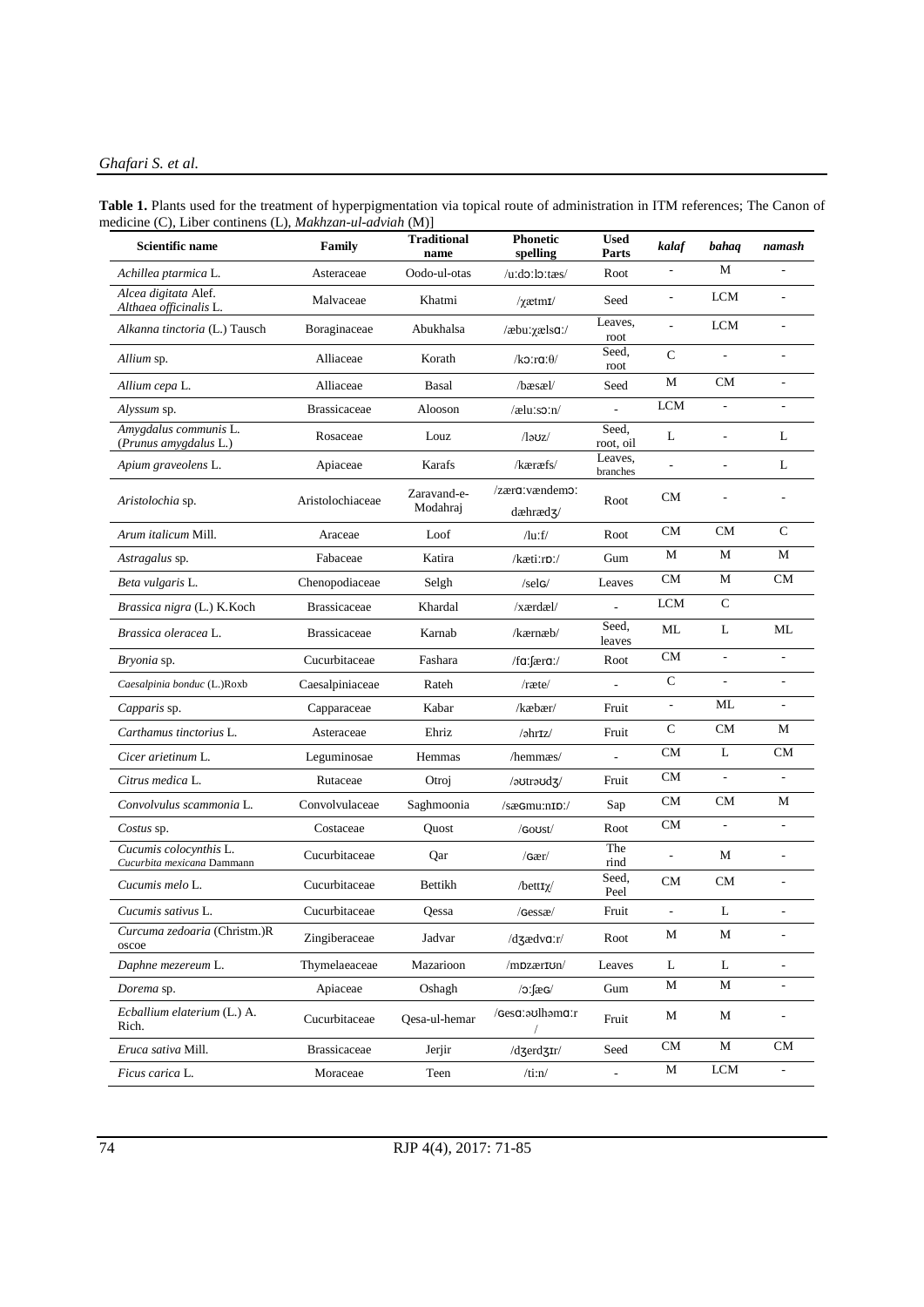| Table 1. Continued<br><b>Scientific name</b>                        | Family                                | <b>Traditional</b><br>name | <b>Phonetic</b><br>spelling  | <b>Used</b><br>Parts      | kalaf                    | bahaq                    | namash                   |
|---------------------------------------------------------------------|---------------------------------------|----------------------------|------------------------------|---------------------------|--------------------------|--------------------------|--------------------------|
| Flemingia grahamiana Wight                                          |                                       |                            |                              |                           |                          |                          |                          |
| &Arn.                                                               | Acanthaceae                           | Varas                      | /væræs/                      | Fruit                     | <b>CM</b>                | М                        | CM                       |
| Gentiana lutea L.                                                   | Gentianaceae                          | Gentiana                   | /dʒentɪɑːnɑː/                | Root                      | $\frac{1}{2}$            | <b>CM</b>                | $\overline{\phantom{a}}$ |
| Gypsophila struthium Loefl.                                         | Caryophyllaceae                       | Kondosh                    | $/k$ c $ind$ c $\mathcal{V}$ | Root                      | <b>CM</b>                | CM                       | ÷,                       |
| Hemerocallis sp.                                                    | Hemerocallidaceae                     | Sousan                     | $/su:$ sæn $/$               | Root                      | <b>CM</b>                | M                        | $\overline{\phantom{a}}$ |
| Hypericum sp.                                                       | Clusiaceae                            | Houfariqun                 | /hu:fa:rIGu:n/               | Flower,<br>arial<br>parts | М                        | M                        |                          |
| Hyssopus officinalis L.<br>Nepeta sp.                               | Lamiaceae                             | Zoofa-ye-<br>yabes         | /zu:fa:jejæbes/              | Arial<br>parts            | <b>CM</b>                | $\overline{a}$           |                          |
| Indigofera tinctoria Mill.<br>Chrozophora tinctoria (L.)<br>A.Juss. | Fabaceae                              | Nil                        | /ni:1/                       |                           | <b>CM</b>                | <b>CM</b>                |                          |
| Iris sp.                                                            | Iridaceae                             | Irsa                       | $/$ i:rs $p$ :/              | Seed.<br>root             | CM                       | M                        | <b>CM</b>                |
| Jasminum sp.                                                        | Oleaceae                              | Yasmin                     | / $jæsmIn/$                  | Leaves,<br>fruit          | CL                       |                          |                          |
| Laurus nobilis L.                                                   | Lauraceae                             | Qar                        | $/GD$ :r/                    |                           | M                        | <b>CM</b>                | ÷,                       |
| Lepidium draba L.<br>Plumbago europaea L.                           | <b>Brassicaceae</b><br>Plumbaginaceae | Qonabari                   | /GOInDibærI/                 | Arial<br>part             | <b>CM</b>                | <b>CM</b>                |                          |
| Lepidium sativum L.                                                 | <b>Brassicaceae</b>                   | Horf                       | /ho:rf/                      | Seed                      | М                        | М                        | M                        |
| Linum sp.                                                           | Linaceae                              | Katan                      | $/$ kæt <b>a</b> :n $/$      | Seed                      | $\mathsf{C}$             | $\overline{a}$           |                          |
| Lolium temulentum L.                                                | Poaceae                               | Shailam                    | $/$ [æjlæm $/$               | Seed                      | ÷,                       | <b>CM</b>                |                          |
| Lupinus termis L.                                                   | Fabaceae                              | Tormes                     | $/t5:$ rmes/                 | Seed                      | <b>CM</b>                | <b>LCM</b>               | $\overline{\phantom{a}}$ |
| Lycium afrum L.                                                     | <b>Brassicaceae</b>                   | Hozoz                      | /ho:zo:z/                    | Leaves,<br>seed           | LC                       | $\overline{a}$           |                          |
| Mandragora officinarum L.                                           | Solanaceae                            | Yabrooh- os-<br>sanam      | /jæbruːhoːssænæm/            | Sap                       | <b>CM</b>                | $\blacksquare$           | <b>CM</b>                |
| Moringa arborea Verdc.<br>M. oleifera Lam.                          | Moringaceae                           | Ban                        | $/b$ p:n $/$                 | Seed                      | LC                       | LC                       | $_{\rm LC}$              |
| Muscari comosum (L.) Mill.                                          | Hyacinthaceae                         | <b>Balboos</b>             | /bælbu:s/                    | Bulb                      | <b>CM</b>                | M                        |                          |
| Myrtus communis L.                                                  | Myrtaceae                             | Ass                        | $\sqrt{D}$ :s/               | Leaves                    | <b>CM</b>                | LC                       | <b>CM</b>                |
| Narcissus sp.                                                       | Amaryllidaceae                        | Narjes                     | $/$ nærd $\leq$ es $/$       | Flower.<br>seed           | <b>CM</b>                | <b>CM</b>                | L,                       |
| Nerium sp.                                                          | Apocynaceae                           | Defli                      | $/\text{defl}$               | Leaves                    | $\overline{a}$           | M                        |                          |
| Nymphaea sp.                                                        | Nymphaeaceae                          | Niloofar                   | /nɪluːfær/                   | Root                      | $\overline{a}$           | L                        |                          |
| Persicaria hydropiper (L.)<br>Delarbre                              | Polygonaceae                          | Zanjabil-ul-<br>kelab      | /zænd3æb<br>i:laulkela:b/    | Arial<br>parts            | CM                       |                          |                          |
| <i>Pistacia</i> sp.                                                 | Anacardiaceae                         | Habbat-ul-<br>khazra       | /hæbbætaʊlxæzræ/             | Fruit                     | <b>CM</b>                | $\overline{a}$           | ÷,                       |
| Polygonum hydropiper L.                                             | Polygonaceae                          | Felfel-ul -ma              | /felfelo:lmp:/               | Fruit                     | L                        | $\qquad \qquad -$        | L                        |
| Portulaca oleracea L.                                               | Portulacaceae                         | Khorfah                    | $/χ$ 2:rfæ $/$               | Leaves                    | $\overline{\phantom{a}}$ | $\overline{\phantom{a}}$ | М                        |
| Raphanus sp.                                                        | <b>Brassicaceae</b>                   | Fojl                       | /faudʒl/                     | Seed,<br>leaves           | L,                       | CM                       | ÷,                       |
| <i>Rheum</i> sp.                                                    | Polygonaceae                          | Ravand                     | $/r$ p:vænd/                 | Root                      | <b>LCM</b>               |                          |                          |
| Ricinus communis L.                                                 | Euphorbiaceae                         | Karchak                    | /kærtfæk/                    | Seed                      | ${\rm CM}$               | $\overline{a}$           |                          |

*Plants for treatment of hyperpigmentation in ITM*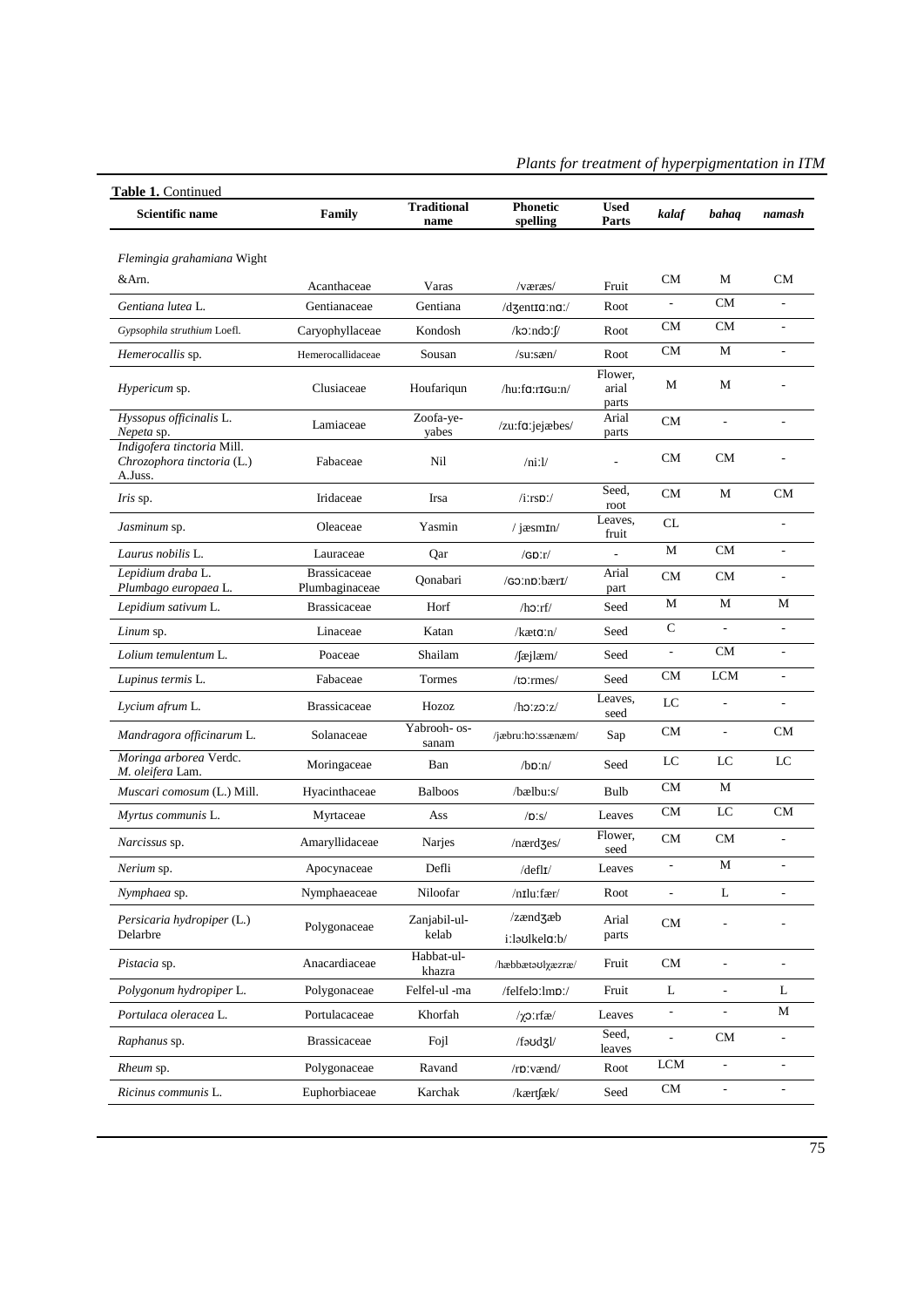*Ghafari S. et al.*

| <b>Scientific name</b>                 | Family          | <b>Traditional</b><br>name | <b>Phonetic</b><br>spelling        | Used<br>Parts  | kalaf        | bahaq         | namash        |
|----------------------------------------|-----------------|----------------------------|------------------------------------|----------------|--------------|---------------|---------------|
| Rosa canina L.<br>Rosa moschata Herrm. | Rosaceae        | Nasrin                     | $/n\text{asrrn}/$                  | Flower         | M            |               |               |
| Rubia tinctorum L.<br>R. cordifolia L  | Rubiaceae       | Fovvah                     | $/f$ : xvæh $/$                    | Root           | ٠            | M             |               |
| Ruta graveolens L.                     | Rutaceae        | Sodab                      | $/s$ a $\upsilon$ d $\upsilon$ :b/ | Leaves         | $\mathsf{C}$ | <b>CM</b>     | ٠             |
| Senna sp.                              | Caesalpiniaceae | Sena-e-makki               | /sen <b>g</b> :mækk <b>r/</b>      | Leaves         | M            | M             |               |
| Trachyspermum copticum (L.) Link       | Apiaceae        | Nankhah                    | $/$ næn $\gamma$ p:h               | Seed           | <b>CM</b>    | CM            |               |
| Trigonella foenum-graecum L.           | Fabaceae        | Holbah                     | $/$ hə $u$ lbæ/                    | Seed           | <b>LCM</b>   | ÷,            |               |
| Triticum vulgare Vill.                 | Poaceae         | Hentah                     | /hentæ/                            | Seed           | <b>CM</b>    |               |               |
| Urginea maritima (L.) Baker            | Hyacinthaceae   | Eshghil                    | $/e$ [Gi: $1/$                     | Root           |              |               | M             |
| Vicia faba L.                          | Fabaceae        | Baghela                    | $/hp:$ Gel $p$ :/                  | Bark,<br>fruit | <b>LCM</b>   | LC            | <b>LCM</b>    |
| Vicia ervilia (L.) Willd.              | Fabaceae        | Karasnah                   | /kæræsnæ/                          | Seed           | <b>CM</b>    | $\mathcal{C}$ | $\mathcal{C}$ |

-: not mentioned

Choi *et al.* investigated the effects of whitening, anti-wrinkling and safety of acetone extract of *Astragalus sinicus* Linne seeds and reported that it may be useful as a potential agent for functional cosmetic products [29]. Hee Kim *et al*. suggested that calycosin isolated from *A. membranaceus* (Fisch.) Bunge might be an effective skin-lightening agent. According to the studies, calycosin demonstrated tyrosinase inhibitory activity with melanin biosynthesis inhibition zone in a culture plate of *Streptomyces*. Moreover, it dramatically reduced melanin synthesis of Melan-a cells, without any apparent cytotoxicity, and reduced expression of tyrosinase [30].

The inhibitory effect of brazilein (a compound isolated from the methanol extract of *Caesalpinia sappan*) on tyrosinase activity was evaluated using multi-spectroscopic and molecular docking techniques. The results showed a dose dependent inhibitory effect of brazilein against tyrosinase activity, which was significant to kojic acid as the positive control. In addition, the inhibitory effect of brazilein on cellular tyrosinase and melanin synthesis in B16 cells was found to be in a dose dependent manner [31].

The active principle compounds isolated from the

seeds of *Carthamus tinctorius* demonstrated a significant inhibition for mushroom tyrosinase. It was also found that N-feruloylserotonin and N- (*p*-coumaroyl) serotonin strongly inhibited the melanin production of *Streptomyces bikiniensis* and B16 melanoma cells, in comparison with a known melanogenesis inhibitor, arbutin [32].

Adhikari *et al.* have stated that fresh peel of *Citrus aurantifolia* (Christm.) Swingle and *C. aurantium* L. exhibited mushroom tyrosinase inhibitory activity [4]. In another study, *C. sinensis* (L.) Osbeck showed tyrosinase inhibitory activity alone, and in combination with other extracts such as *Capparis spinosa*, *Olea europaea* and *Oryza sativa,* evaluated by *in vitro* and *in vivo* models*.* The skin whitening effect and the skin tolerance of this combination in comparison with kojic acid and hydroquinone, demonstrated more extensive effect [33]. Wu *et al*. evaluated the whitening properties of six different varieties of Taiwanese pummel (*C. grandis* Osbeck). One of the varieties, known as Touyu inhibited tyrosinase, which was almost similar to the inhibition shown by kojic acid. They claimed that *C. grandis* had high potential for using as ingredients in products that prevent skin pigmentation [34]. Several researchers have reported the tyrosinase inhibitory effect of some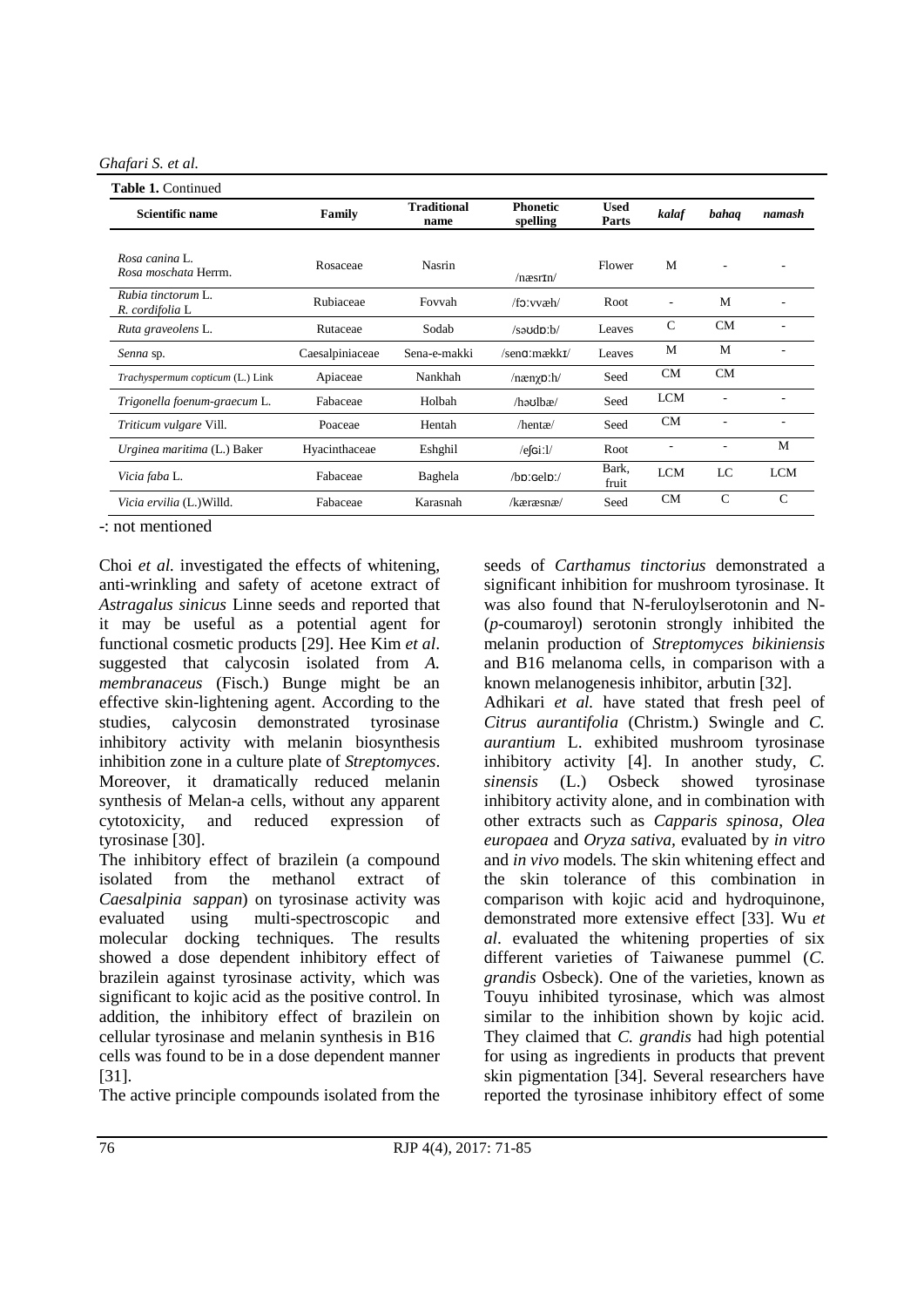by-products, flavonoids and essential oils extracted from citrus family. Based on the results, citrus hydrosols demonstrated better inhibitory effect than L-ascorbic acid, a well-known tyrosinase inhibitor compound [35]. It has been revealed that nobiletin, a polymethoxy-flavonoid occurring exclusively in citrus fruits, appeared to be more powerful than kojic acid in reduction of tyrosinase activity [36]. In another study, *C. sinensis* flavonoid fraction from fruits showed about 60% tyrosinase inhibition [37]. The essential oils, extracted from fruit peels of *C. grandis* and *C. hystrix* DC, showed IC<sub>50</sub> comparable to the kojic acid as the positive control [38].

In a research, Baurin *et al*. have screened antityrosinase activity of sixty-seven tropical plants. According to the results, *Costus spicatus* exhibited moderate tyrosinase inhibitory activity [26].

A topical cream containing 4% concentrated extract of *Ficus carica* fruit (w/o emulsion), significantly reduced the skin melanin, transepidermal water loss and skin sebum, and increased the skin hydration. It also showed insignificant effects on skin erythema and sebum content and could possibly be used against hyperpigmentation, acne, freckles and wrinkle [39]. Nerya *et al*. realized that 3-(2,4 dihydroxyphenyl propionic acid), DPP acid, isolated from the leaves of *F. carica,* might increase shelf life of intact mushrooms by treatment with  $H_2O_2$  followed by DPP acid or for cut mushrooms by licorice extract or DPP acid alone [40].

Curto *et al*. showed that methyl gentisate, an alkyl ester of gentisic acid, derived from *Gentiana lutea* roots was effective on melanogenesis inhibition using mammalian melanocyte cell cultures and cell-free extracts. Moreover, the compound appeared to be nonmutagenic as a topical skin-lightening agent [41]. Tumen *et al*. screened the dichloromethane, acetone, ethyl acetate and methanol extracts of the leaves along with the berries of *Myrtus communis,* against tyrosinase. The dichloromethane extract demonstrated the most tyrosinase inhibition [42].

Hyun *et al*. reported that tyrosinase inhibition activity of 70% methanol and pressurized liquid extracts of *Persicaria filiformis*. was more than 90% [43].

In a study, Kilic et al. evaluated the antioxidant and tyrosinase inhibitory activities of the methanol extracts of immature and mature shell skins of *Pistacia vera*. The results showed that although the immature shell skin was rich in phenolic and flavonoid compounds and also demonstrated higher antioxidant activity in all test systems compared to the mature one, the tyrosinase inhibitory effect of the mature shell skin was more potent [44].

Miyazawa *et al*. introduced one of the isolated compounds from *Polygonum hydropiper* L.,  $[(2R,3R)-(+)$ -taxifolin)], by a guided fractionation method as a new tyrosinase inhibitor alternative to cosmetic agents such as arbutin and kojic acid [45]. In another research, *P. cuspidatum* Siebold & Zucc. extract obtained by supercritical fluid carbon dioxide extraction, suppressed tyrosinase function and melanin content via mushroom and B16-F10 cellular based assay platforms which could be considered as skin anti-tyrosinase agent [46]. In addition, piceid (5,4′-dihydroxystilbene-3-*O*-*β*-Dglucopyranoside), one of the stilbenes found in *P. cuspidatum* root, has shown hypopigmentation activity and tyrosinase inhibitory effect in melanocytes, which were more considerable than those of arbutin [47]. Leu *et al*. stated that among the examined anthraquinones of *P. cuspidatum*, physcion with great tyrosinase inhibitory activity and impressive skin permeability activity was the most potent anthraquinone and could be a powerful candidate for dermal use [48].

In a study, 67 tropical plants were evaluated for their tyrosinase inhibition activity, and stated that *Portulaca pilosa* demonstrated strong inhibition of tyrosinase, which could be selected for identifying new active phytochemical constituents in the development of skin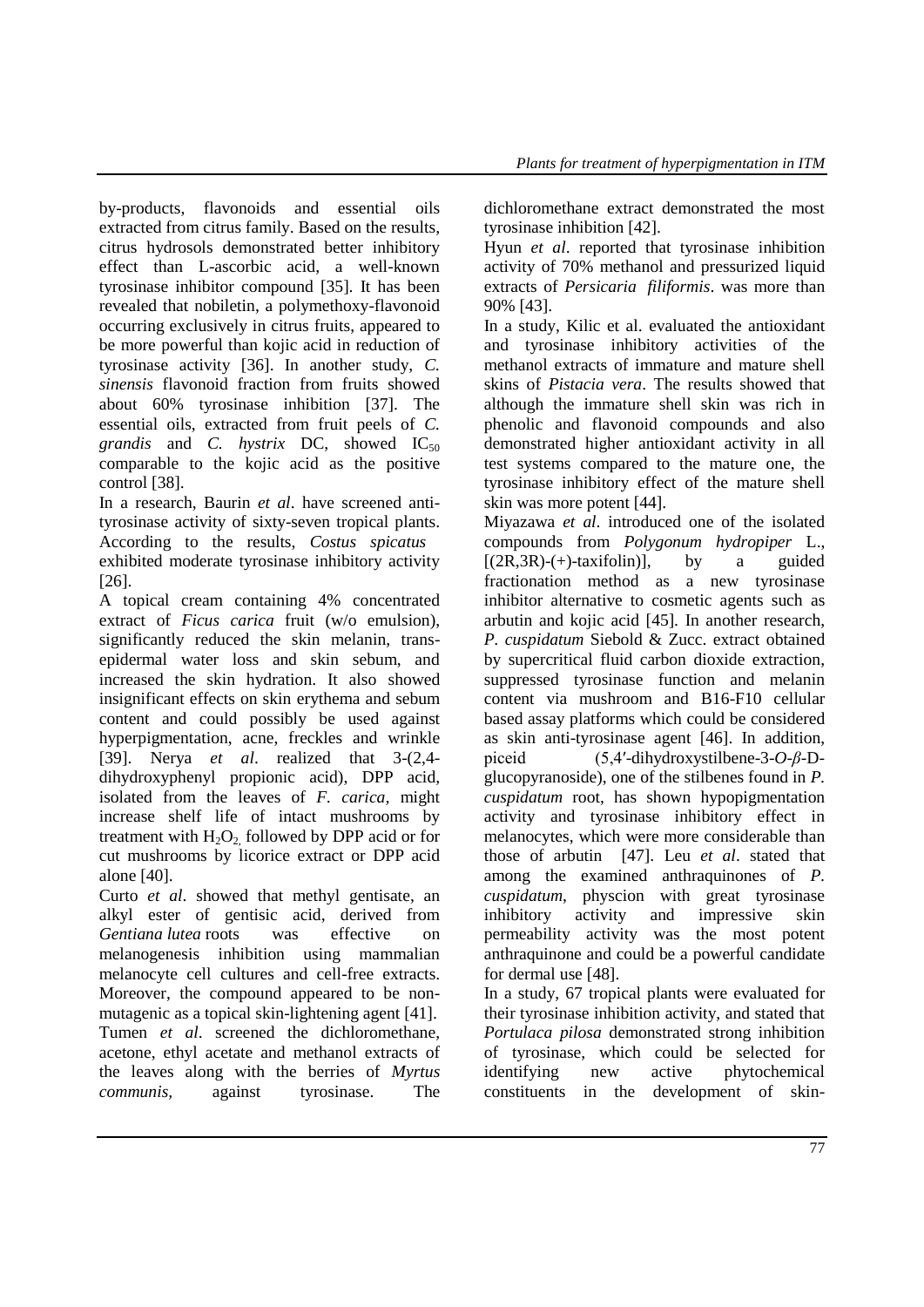whitening agents [26].

Matsuda *et al.* showed that the ethanol extracts of *Prunus x yedoensis* Matsum.*, P. zippeliana* Miq*.*, *P. amygdalus* Schltr*.*, *P. persica* (L.) Batsch and *P. armeniaca* L., have potential tyrosinase inhibitory effect *in vitro,* while *P. x yedoensis*  and *P. zippeliana* leaves reduced the melanin amount by auto-oxidation [49]. The clinical efficacy evaluation of one herbal formulation for facial blemishes containing *P. amygdalus* oil showed that after applying it twice daily for 6 weeks, a significant decrease in blemishes (*p*<0.05) was observed with no significant adverse reactions [50].

The whole plant extracts including: ethyl acetate and 50% propylene glycol of *Raphanus sativus* had over 50% tyrosinase inhibitory effect, while ethyl acetate extract demonstrated more potent ability [51].

Based on studies, *Rheum palmatum* L. and *R. officinale* L. have demonstrated tyrosinase inhibition properties (68% and 60%, respectively) [52,53].

Silveira *et al*. agreed with the inclusion of *R. rhaponticum* L. rhizome extract into cosmetic, sunscreen and skin care products, for the prevention or reduction of photo damages. This was because *R. rhaponticum* rhizome extract demonstrated inhibitory effect on tyrosinase via mechanisms such as mushroom tyrosinase method, tyrosine kinase activity in melanocytes, as well as inhibition of IL-1α, TNF-α and α-MSH production. In addition, *in vitro* antioxidant properties of the plant extract against lipid peroxidation and free radical scavenging has been revealed [54]. In addition, a number of isolated potent compounds such as 3,4',5 trihydroxystilbene-4'-*O*-beta-D-(2"-*O*-galloyl)

glucopyranoside and 3,4',5-trihydroxystilbene-4'- *O*-beta-D-(6"-*O* galloyl) glucopyranoside (from *R. officinale*), rhapontine (from *R. undulatum)* and its converted compound, rhapontigenin, exhibited a competitive inhibition against tyrosinase and also inhibited the biosynthesis of melanin [53,55].

The results of melanogenesis evaluation by *in vitro* and *in vivo* methods in foods revealed that *Rosa canina* (dog rose) extract could potentially be used as a natural inhibitor of polyphenol oxidase and tyrosinase to preserve the quality of fresh-cut vegetables and fruits [56]. In 2009, Fujii and Saito reported quercetin isolated from the ethyl acetate fraction of *R. canina.* It carries out inhibition by two particular mechanisms including tyrosinase inhibitory activity (reduced 31.6% melanin content) and protein expression by *in vitro* method [57]. On the other hand, in another study in 2011 by Fujii *et al*., it was claimed that due to its very low content in *R. canina*, quercetin would contribute only slightly to the inhibition of melanogenesis and procyanidin glycosides would be the main compound which could reduce the production of melanin [58].

In a research carried out by Muñoz *et al*., it was suggested that the extraction method strongly affected tyrosinase inhibition activity and the cytotoxicity data. Among the different extracts obtained from *Ruta graveolens* with water:EtOH (1:1) using several methods, the one prepared by percolation demonstrated the best mushroom tyrosinase inhibition (44.99  $\pm$  0.25%) and no cytotoxicity effect was observed by *in vitro* model  $(IC_{50} < 1000$  mg/ mL) [37].

*Trigonella foenum-graecum* L. was one of the fifty-two Nepalese crude drugs traditionally used for the treatment of hyperpigmentation, and was screened for mushroom tyrosinase inhibitory activity primarily. It showed  $24.3\% \pm 8$ tyrosinase inhibition with 91.4% inhibitory activity of kojic acid [4].

In order to find a safe and permeable compound for whitening against hyperpigmentation and sunburn, Ookubo *et al*. performed intracellular screening for melanogenesis inhibitors with 11 arginine (11R), a cell membrane-permeable peptide as a transdermal delivery system, fused with several kinds of tyrosinase inhibitory peptides from natural sources. According to the study, one of the natural peptides found in gliadin protein (a *Triticum vulgare* Vill. component)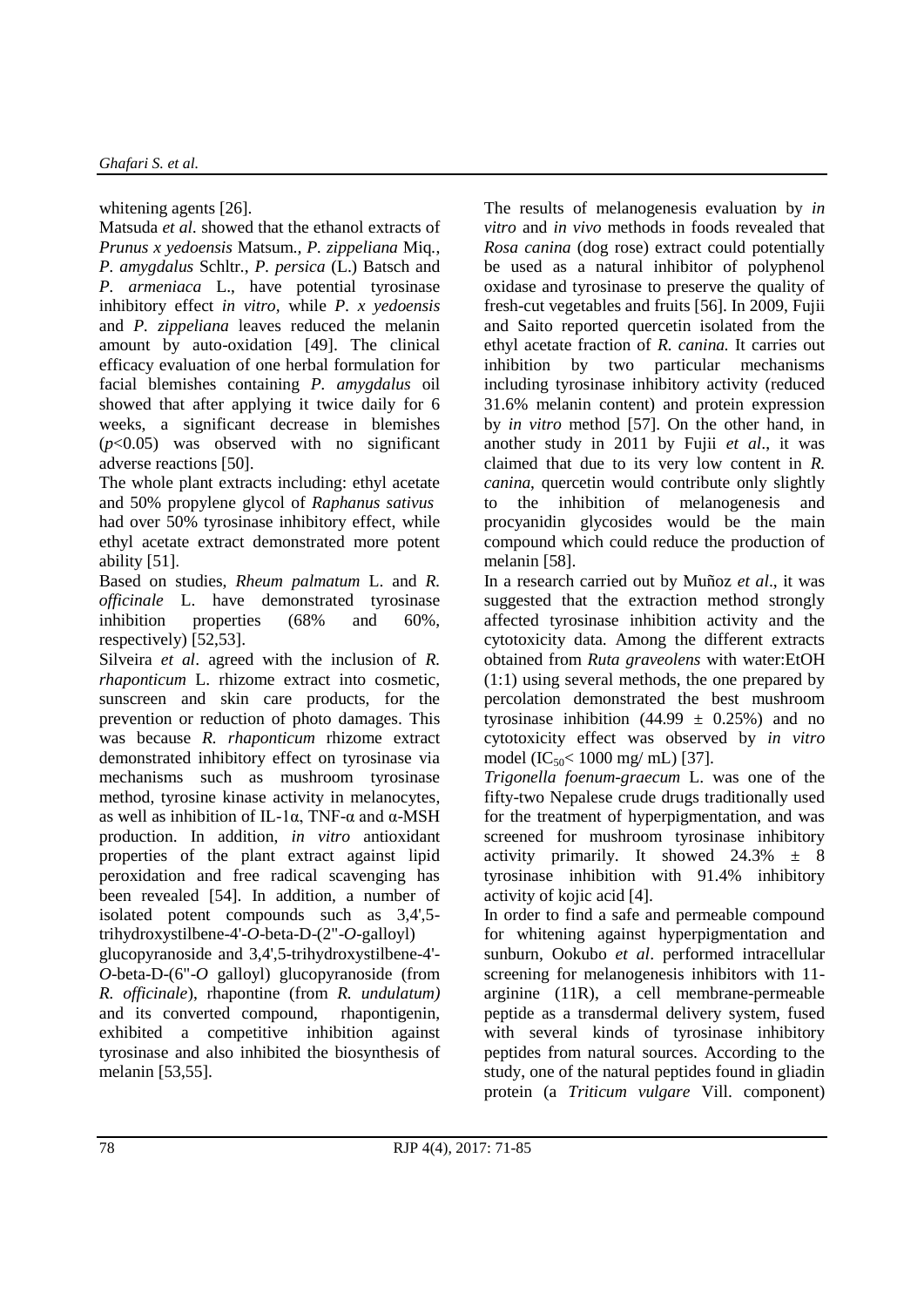could exhibit potent inhibition on melanin synthesis via melanin content measurement in B16 4A5 melanoma cells with no cytotoxicity. In addition, the whitening effect of the fused peptide with pyrenbutyrate, a skin delivery enhancer, was measured in a UV-induced sun-tanning guinea pig model, and the results demonstrated a significant inhibition of melanogenesis in Masson-Fontana staining through histology study [59].

Yao *et al*. investigated the tyrosinase inhibitory effect of various legumes such as *Vicia faba* in China*,* and claimed that its tyrosinase inhibition activity significantly correlated with total phenolic content and DPPH assays  $(p < 0.01)$ [60].

Table 2 has shown a list of plants or their isolated compounds with mushroom tyrosinase inhibition activity (MTIA) based on modern researches.

## *Transcriptional regulation of melanogenic enzymes*

According to the study of Peng *et al*., the aerial part of *Achillea millefolium* essential oil could suppress melanin production, by the attenuation of tyrosinase activity via the regulation of the c-Jun N-terminal kinase (JNK) and extracellular signal-regulated kinase (ERK) signaling pathways. In addition, linalyl acetate was found as the major functional component of the essential oil [61].

The ethyl acetate extract of *Citrus unshiu*- press cakes, by-products of the juice industry was evaluated, for the anti-melanogenic potentials, through the measurement of tyrosinase, tyrosinase related protein (TRP-1, TRP-2) and microphthalmia associated transcription factor (MITF) in B16F10 cells, using Western blot analysis. The results indicated that it inhibited tyrosinase, TRP-2 and MITF expressions in a dose dependent manner. Furthermore, HPLC fingerpriningt of the extract revealed the presence of rutin, arirutin, and hesperidin in different quantities in the cakes [62].

It has been demonstrated that the methanol extracts of *Cucumis sativus* leaves and stems had the potential to inhibit melanin production in B16 cells at concentration of 100 µg/mL by reducing, tyrosinase expression at the protein level. In addition, among 8 compounds isolated from the plant leaves, lutein was more potent in reducing the expression levels of tyrosinase and wasfound to suppress melanogenesis with  $IC_{50}$  value of 170.7 µM compared to the other compounds [63].

It has been demonstrated that the ethanolic extract of *Lepidium apetalum* seeds reduced UVinduced skin pigmentation in brown guinea pigs with no obvious side effects. In addition, it could act as a hyperpigmentation inhibitor via a mechanism involving IL-6-mediated down regulation of MITF, a transcription factor implicated in tyrosinase gene expression and melanocyte differentiation, rather than a direct inhibition of tyrosinase activity [64].

Wing-Ki Cheung *et al*. demonstrated the inhibitory effect of 2,3,5,4′-tetrahydroxystilbene-2-*O*-β-D-glucopyranoside, isolated from dried tubers of *Polygonum multiflorum*, on tyrosinase in cell-free kinetics. They demonstrated that the anti-melanogenic activity of the compound was mediated probably via a noncompetitive inhibition on tyrosinase, down-regulation of the expression of melanogenic proteins, and reduction of tyrosinase/tyrosinase-related protein 1 (TRP-1) complex formation [65].

# *Inhibition of melanosome transfer*

In a study, although combination of extracts of *Curcuma zedoaria* and *Aloe ver*a demonstrated very low tyrosinase inhibition activity in extract treated cells (50% to 90% for 1-5 µL extract combination); it decreased melanogenesis without altering the cell proliferation, and acted as melanin transfer inhibitor to the keratinocytes [66].

Skin hyperpigmentation is characterized by increased production and accumulation of melanin, which could be aesthetically unfavorable, and develops serious skin diseases. Nowadays, attention has been drawn to develop cosmetic products with depigmenting effect [67].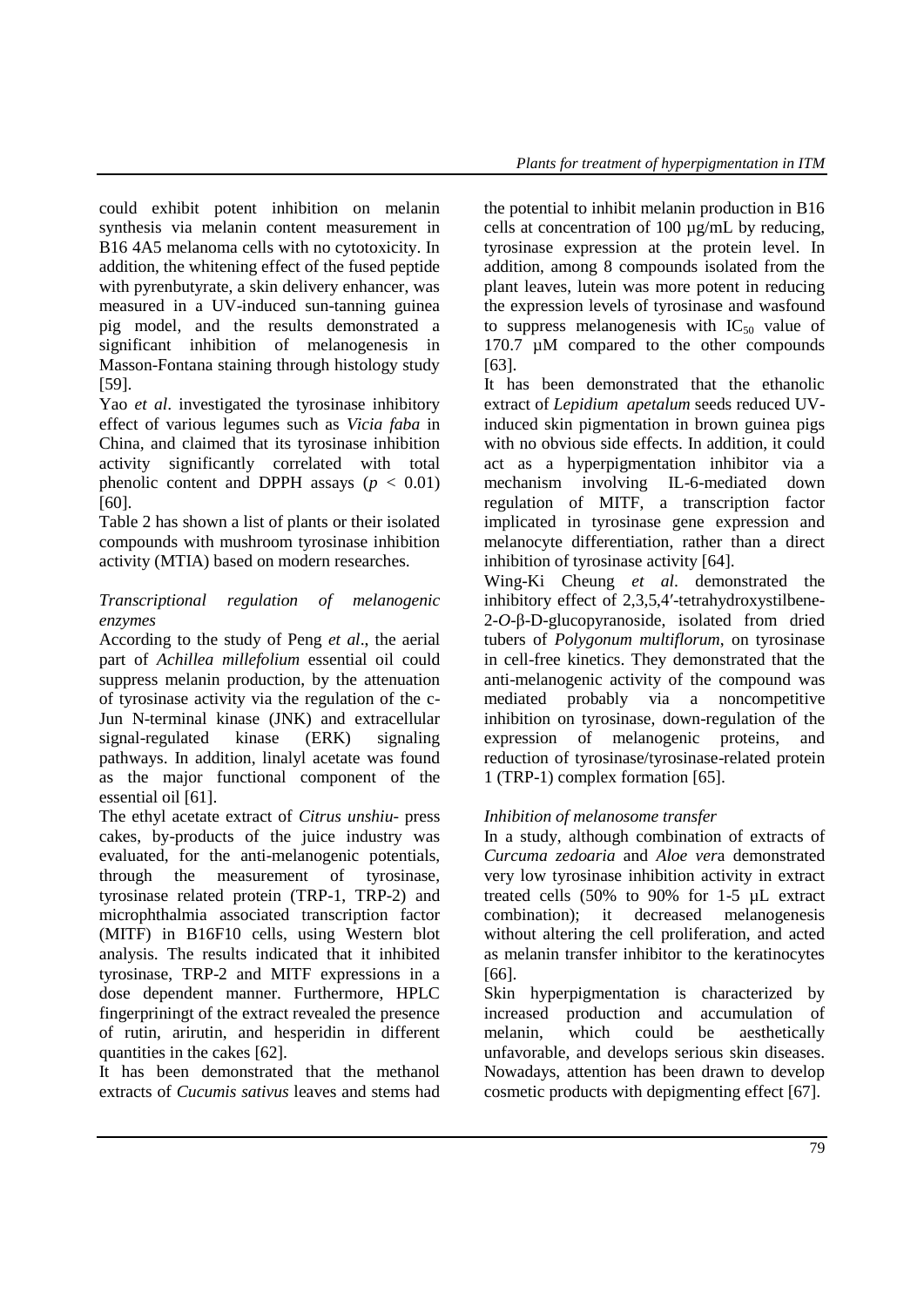#### *Ghafari S. et al.*

#### **Table 2**. Plants or their isolated compounds with mushroom tyrosinase inhibition activity (MTIA) based on modern researches

|                                                     | <b>Plant</b> |                                          | <b>MTIA</b>                          |                          |                  |
|-----------------------------------------------------|--------------|------------------------------------------|--------------------------------------|--------------------------|------------------|
| <b>Plant /Compound</b>                              | organ        | <b>Extract</b>                           | Inhibition %                         | $IC_{50}$                | <b>Reference</b> |
| Allium cepa<br>quercetin-3'-O- $\beta$ -D-glucoside | Ds           | $\ast$                                   |                                      | $6.5 \mu M$              | $[25]$           |
| Althaea officinalis                                 | L            | Propylene glycol 50%                     | 48                                   |                          | $[26]$           |
| Aristolochia bottae                                 | Ap           | Hexane                                   |                                      | 117.8 μg/mL              | [27]             |
| Aristolochia debilis                                |              |                                          |                                      |                          |                  |
| Magnoflorine                                        | St           | Methanol                                 | 36.5 (100μg/mL)                      |                          | $[28]$           |
| Astragalus sinicus                                  | S            | Acetone                                  | 93.8 $(20 \text{ mg/mL})$            |                          | $[29]$           |
| Astragalus membranaceus                             | R            | Methanol                                 |                                      | 38.4 µM                  | $[30]$           |
| calycosin                                           |              |                                          |                                      |                          |                  |
| Caesalpinia sappan<br>brazilein                     | Hw           | Methanol                                 |                                      | 21.21 mM                 | $[31]$           |
| Carthamus tinctorius                                | S            | Methanol 80%                             |                                      | $0.02$ mM                | $[32]$           |
| N-feruloylserotonin                                 |              | (Ethyl acetate fraction)<br>Methanol 80% |                                      | $0.07$ mM                |                  |
| Carthamus tinctorius<br>N-(p-coumaroyl) serotonin   | S            | (Ethyl acetate fraction)                 |                                      |                          | $[32]$           |
| Carthamus tinctorius                                |              | Methanol 80%                             |                                      | $0.78$ mM                |                  |
| acacetin                                            | S            | (Ethyl acetate fraction)                 |                                      |                          | $[32]$           |
| Citrus aurantifolia                                 | $\ast$       | $\ast$                                   | $\sqrt{69.4}$ (50 µg/mL)             | $\overline{\phantom{a}}$ | $[4]$            |
| Citrus aurantium                                    | $\ast$       | $\ast$                                   | 53.4 (50 $\mu$ g/mL)                 | $\overline{\phantom{a}}$ | [4]              |
| Citrus sinensis                                     | F            | Ethanol 50%                              | 22.0                                 | $\overline{a}$           | $[33]$           |
|                                                     | F            | Methanol                                 | $90.8(10 \text{ mg/mL})$             |                          | [34]             |
| Citrus grandis                                      | Fp           | $\ast$                                   | $\overline{a}$                       | $2.07 \mu g/mL$          | $[38]$           |
| Citrus sp.<br><b>Nobiletin</b>                      | Fp           | Methanol                                 |                                      | 46.2 µM                  | $[36]$           |
| Citrus hystrix                                      | Fp           | Essential oil                            |                                      | $2.08 \mu g/mL$          | [38]             |
| Costus spicatus                                     | $\mathbf{L}$ | Propylene glycol 50%                     | 39                                   |                          | $[26]$           |
| Myrtus communis                                     | L, B         |                                          | 40.53 (200 μg/mL)                    | $\bar{a}$                | [42]             |
| Persicaria filiformis                               | St. L        | Methanol 70%                             | 93.1                                 | ÷,                       | [43]             |
| Polygonum hydropiper                                |              | Methanol                                 | 70 (0.50mM)                          |                          | [45]             |
| $[(2R,3R)-(+)$ taxifolin)]                          | Sp           |                                          |                                      |                          |                  |
| Polygonum cuspidatum                                | $\ast$       | Ethanol                                  | $~10~\mu M$ )                        |                          | $[48]$           |
| <b>Physcion</b>                                     |              |                                          |                                      |                          |                  |
| Portulaca pilosa                                    | L            | Propylene glycol 50%                     | 93                                   | ä,                       | $[26]$           |
| Prunus x yedoensis                                  | L            | Ethanol 50%                              | 80.6                                 | $\blacksquare$           | [49]             |
| Prunus zippeliana                                   | L            | Ethanol 50%                              | 79.3                                 | $\blacksquare$           | $[49]$           |
| Prunus amygdalus                                    | $\mathbf{L}$ | Ethanol 50%                              | 43 (500μg/mL)                        | ä,                       | $[49]$           |
| Prunus persica                                      | L            | Ethanol 50%                              | 42.6 (500µg/mL)                      | $\overline{\phantom{a}}$ | [49]             |
| Prunus armeniaca                                    | L            | Ethanol 50%                              | 42.1 (500µg/mL)                      | $\overline{\phantom{a}}$ | $[49]$           |
| Raphanus sativus                                    | W            | Ethyl acetate<br>Propylene glycol 50%    | 88.50 (5mg/well)<br>68.73 (5mg/well) |                          | $[51]$           |
| Rheum palmatum                                      | Rh           | Methanol                                 | 68 (333µg/ml)                        | $\overline{\phantom{a}}$ | [52]             |
| Rheum officinale                                    | <b>Rh</b>    | Methanol                                 | $~1$ 60                              |                          | [53]             |
| Rheum rhaponticum                                   | Rh           | Methanol                                 |                                      | $0.06 \mu g/ml$          | [54]             |
| Rosa canina                                         | M            | Distilled water                          | 98.45                                | $\blacksquare$           | $[56]$           |
| Rosa canina                                         | $\mathbf F$  | $\ast$                                   | 68.4                                 | ÷,                       | $[57]$           |
| quercetine                                          |              |                                          |                                      |                          |                  |
| Ruta graveolens                                     | L            | Ethanol 50%                              | 44.99 (2.5% W/V)                     |                          | $[37]$           |
| Trigonella foenum- graecum                          | S            | Methanol                                 | 24.3                                 | ۳                        | $[4]$            |
| Vicia faba                                          | Lg           | Ethanol 70%                              | 67.73                                | $\blacksquare$           | [60]             |

\* Not mentioned, : Not done, ?: Not found, Ap: aerial part, B: berries, Ds: dried skin, Dt: dried tubers, F: fruit, Fp: fruit peels, Hw: heart wood, J: juice, L: leaves, Lg: legumes:, M: mature fruit, R: root, Rh: rhizome, S: seed, Sp: sprout, St: stems, W: whole plant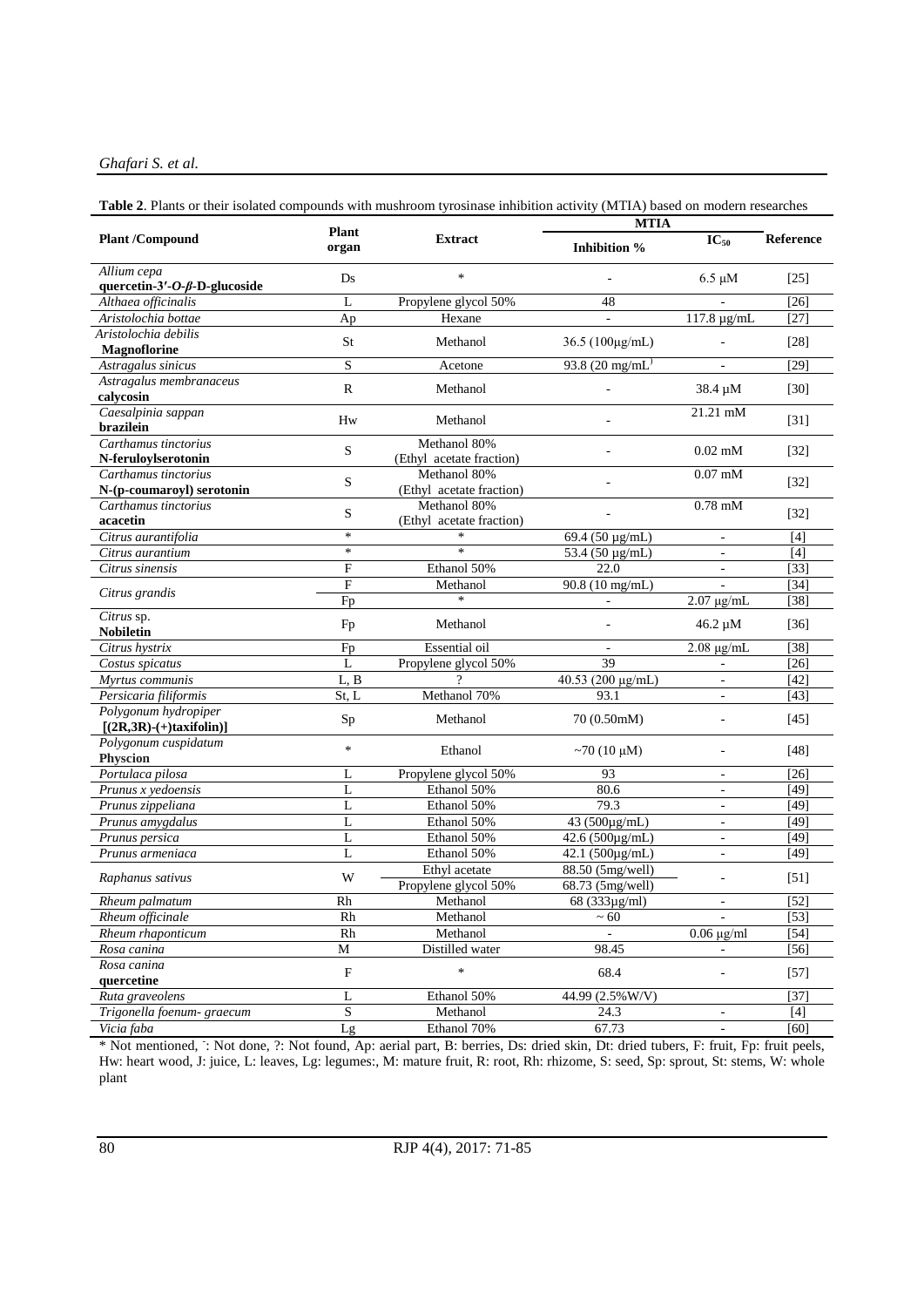Depigmentation can be achieved by regulating the activity and transcription of tyrosinase, tyrosinase related melanogenesis enzymes, the uptake and distribution of melanosomes in recipient keratinocytes, melanin and melanosome degradation, and the turnover of pigmented keratinocytes [2].Despite their benefits, a number of current natural and synthetic ingredients utilized in cosmetic products for the treatment of hyperpigmentation would cause some harmful and undesired side effects. Hence, there is need to find new depigmenting agents with intense, rapid and optional whitening effect, no harmful side-effects which lead to elimination of unfavorable pigments [2,68].

In this regard, there are several reviewed studies, regarding the natural depigmenting agents and the mechanisms of melanogenesis inhibitory effect of herbal medicine. In 2008, Lin et al. summarized natural skin whitening products involving tyrosinase blockers and the products blocking the upstream regulation points of melanogenesis [10]. In two separate studies, in 2009 Chang and Smith *et al*. surveyed and presented an overview of tyrosinase inhibitors from natural and synthetic sources [5,69]. In 2012, Loizzo *et al*. reviewed studies on tyrosinase inhibitors of natural and synthetic origins, and also provided the information for enhancing the quality of food in industries, utilizing potential tyrosinase inhibitors [70]. Furthermore, in 2015, Chen *et al*. introduced natural and synthetic melanogenic inhibitory agents [8].

As the use of plant extracts and herbs has its origins in ancient times [71], in the present study, topical used medicinal plants, for the treatment of hyperpigmentation were searched in Iranian traditional medicine (ITM) books. Based on the results, 71 traditional names with depigmenting effects were introduced in table 1. It should be noted that the scientific names represented 79 plant names, because some traditional names were matched with more than one scientific name based on the used botanical text references. Furthermore, among the plant families, Brassicaceae accounted for most plants found followed by Fabaceae and Cucurbitaceae, respectively. In addition, 44% of the introduced plants have been mentioned in two ITM references as shown in table 1. Studying modern literatures revealed that about 40% of the traditional plants had been investigated for hyperpigmentation inhibitory effect with different mechanisms in order of priority such as controlling the tyrosinase activity, transcriptional regulation of melanogenic enzymes and inhibition melanosome transfer. In addition, *Astragalus membranaceus*, *Citrus unshiu, Polygonum multiflorum* and *Rosa canina* have exhibited more than one melanogenesis inhibitory pathway.

Although many mechanistic points can be targeted, tyrosinase inhibition is still the most common approach in achieving skin whitening agents [5]. Using kinetic analyses, tyrosinase activity could not be easily examined. Furthermore, controversial results were obtained when purified mushroom tyrosinase or cell lysates of melanoma cells were used [2]. According to articles reviewed in our study, the applied concentration of plants for determining mushroom tyrosinase inhibition was mentioned in a few studies; therefore, it would be a bit difficult to compare the tyrosinase inhibitory effect of all plants in Table 2. On the other hand, among the studied plants with high repetition in ITM, *Astragalus sinicus*, *Rosa canina* and *Vicia faba* with high scores in ITM, exhibited over 50% inhibitory activity against tyrosinase compared to ascorbic acid as the positive control (68, 98.45 and 93.8%, respectively). In addition, some isolated compounds from *Allium cepa*, *Astragalus membranaceus* and *Carthamus tinctorius* have demonstrated tyrosinase inhibition activity.

With regards to Table 2, the compounds isolated from some of the traditional used plants, including quercetin-3′-*O*-β-D-glucoside, magnoflorine, calycosin, nobiletin, brazilein, Nferuloylserotonin, N-(p-coumaroyl) serotonin, acacetin,  $[(2R,3R)-(+)$ taxifolin)], physcion and quercetine, have exhibited tyrosinase inhibitory effects similar to or more potent than the applied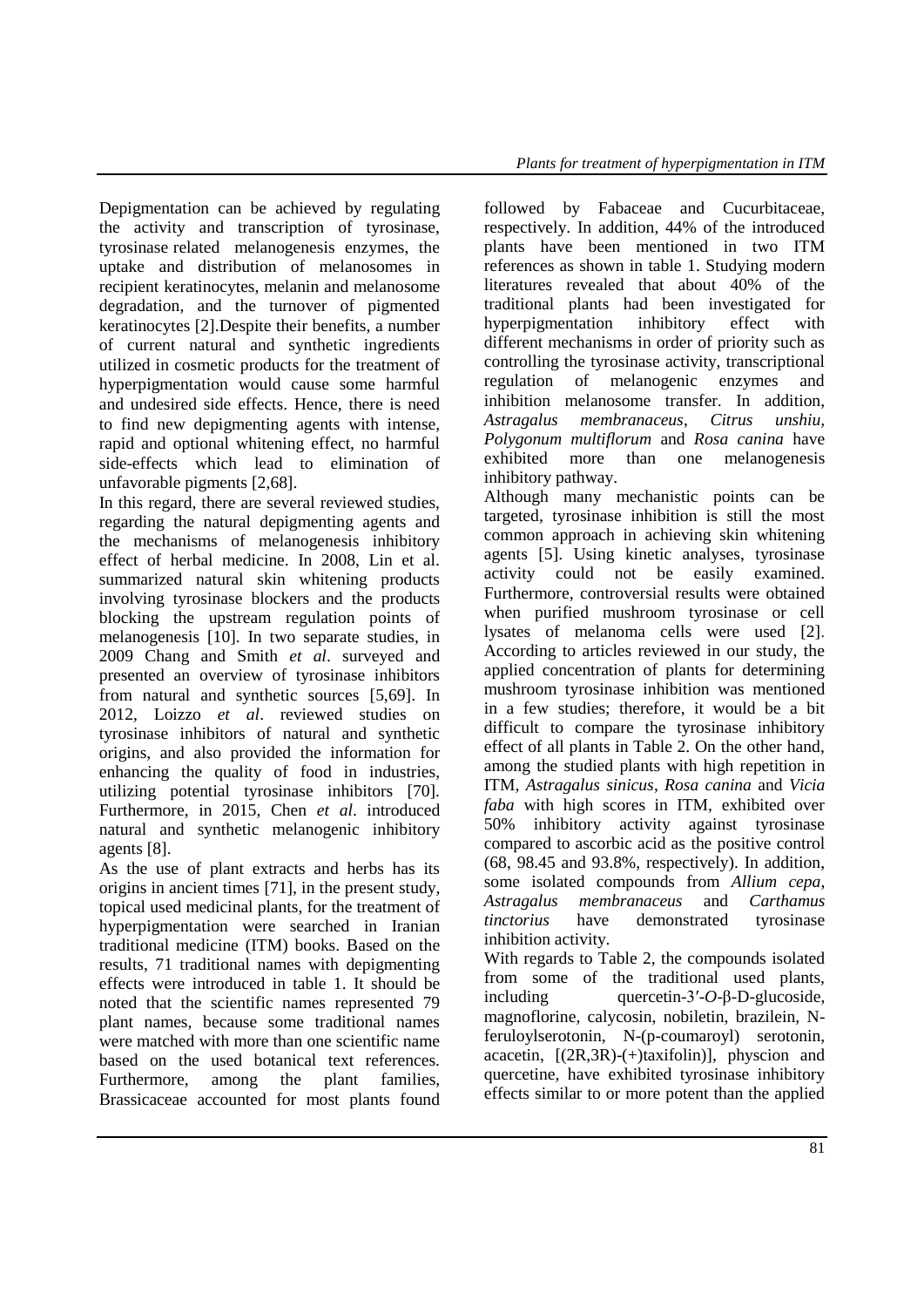positive controls in the studies. It is so important that in some cases, the mentioned compounds were introduced as depigmenting agents of cosmetic products.

Some of the plants mentioned in table 2, exhibited inhibitory effects lower than 50% on mushroom tyrosinase that may act through different melanogenesis inhibitory pathways, which is not based on tyrosinase activity.

#### **Conclusion**

In the present review, among the 79 plants introduced, over 50% are yet to be investigated for depigmenting activity. Hence, these plants would be good candidates for exploring new herbal medicines, for skin hyperpigmentary disorders.

Regardless of the fact that tyrosinase inhibitory activity was the main applied method in this review; several mechanisms could be involved in investigating the whitening effect of these plants. Due to the different modes of interference, it seems that combined methods could be a better approach for achieving new depigmenting agents.

#### **Acknowledgments**

This research was supported by a Grant (No. 159) from Tradititional Medicine and Materia Medica Research Center, Shahid Beheshti University of Medical Sciences, Tehran, Iran. The authors wish to thank the School of Traditional Medicine, Shahid Beheshti University of Medical Sciences for library support.

#### **Declaration of interest**

The authors declare that there is no conflict of interest. The authors alone are responsible for the content of the paper.

### **References**

- [1] Rigopoulos D, Gregoriou S, Katsambas A. Hyperpigmentation and melasma. *J Cosmet Dermatol.* 2007; 6(3): 195-202.
- [2] Briganti S, Camera E, Picardo M. Chemical and instrumental approaches to treat hyperpigmentation. *Pigment Cell Res.* 2003;

16(2): 101-110.

- [3] Ortonne JP, Nordlund JJ. *Mechanisms that cause abnormal skin color*. In: Norlund JJ, Boissy RE, Hearing V, King RA, Ortonne JP. Eds. *The pigmentary system: physiology and pathophysiology*. New York: Oxford University Press, 1998.
- [4] Adhikari A, Devkota H, Takano A, Masuda K, Nakane T, Basnet P, Skalko-Basnet N.<br>Screening of Nepalese crude drugs Screening of Nepalese crude drugs traditionally used to treat hyperpigmentation: *in vitro* tyrosinase inhibition. *Int J Cosmet Sci*. 2008; 30(5): 353-360.
- [5] Chang TS. An updated review of tyrosinase inhibitors. *Int J Mol Sci*. 2009; 10(6): 2440- 2475.
- [6] Ortonne JP, Bissett DL. Latest insights into skin hyperpigmentation. *J Invest Dermatol Symp Proc*. 2008; 13(1): 10-14.
- [7] Ebanks JP, Wickett RR, Boissy RE. Mechanisms regulating skin pigmentation: the rise and fall of complexion coloration. *Int J Mol sci.* 2009; 10(9): 4066-4087.
- [8] Chen CY, Lin LC, Yang WF, Bordon J, Wang HMD. An updated organic classification of tyrosinase inhibitors on melanin biosynthesis. *Curr Org Chem*. 2015; 19(1): 4-18.
- [9] Sahranavard S, Ghafari S, Mosaddegh M. Medicinal plants used in Iranian traditional medicine to treat epilepsy. *Seizure*. 2014; 23(5): 328-332.
- [10] Lin JW, Chiang HM, Lin YC, Wen KC. Natural products with skin-whitening effects. *J Food Drug Analysis*. 2008; 16(2): 1-10.
- [11] Sarmadi M. *Medicine and treatment in ancient Iran*. In: *Research on the history of medicine and treatment up to present era*. Tehran: Sarmadi publisher, 1991.
- [12] Gorji A, Khaleghi Ghadiri M. History of epilepsy in Medieval Iranian medicine. *Neurosci Biobehav Rev*. 2001; 25(5): 455- 461.
- [13] Majoosi A. "*Kamel-al-Sanaat-e-Tebbiah*". Qom: Jalaleddin, 2008.
- [14] Avicenna. "*al-Qanun fi al –Tibb"* (*The Canon of Medicine*). Beirut: Dar Ehia Al-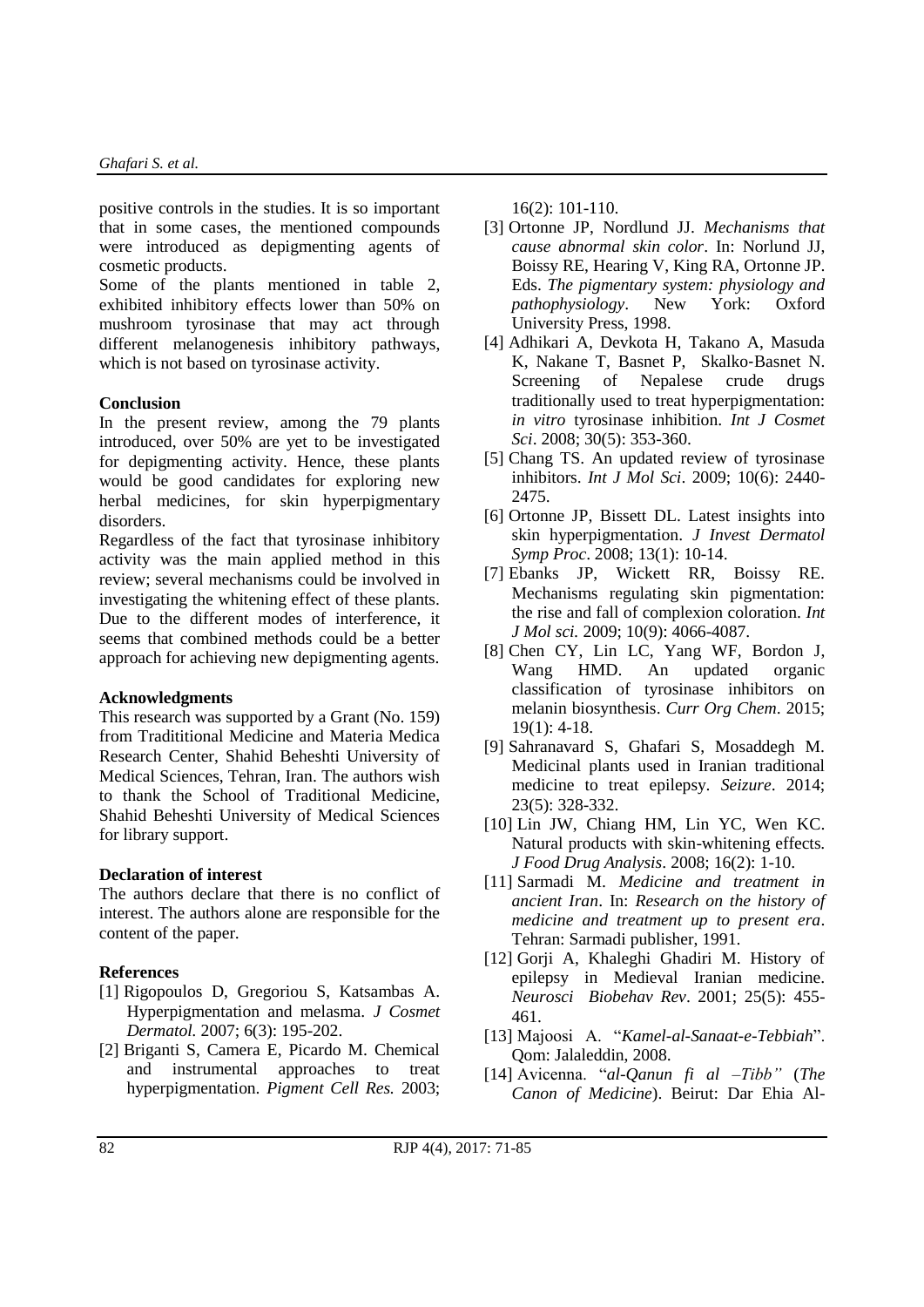Tourath Al-Arabi, 2005.

- [15] Chashti M. "*Exir-e aazam*". Tehran: Institute of Historical Studies, Islamic and Complementary Medicine, 2008.
- [16] Rhazes M. "*Estemale atame va ashrabe va amraz"*. Tehran: Department of Public Health, Shahid Beheshti University of Medical Sciences, 1998.
- [17] Shirbeigi L, Ranjbar M, Malihe T. "Vascular etiology of melasma" the idea which was. *Trad Integr Med*. 2016; 1(4): 166-167.
- [18] Mojtabaee M, Mokaberinejad R, Adhami S, Mansouri P, Rahbar M. Nutritional advice for patients with melasma in Persian traditional medicine. *J Skin Stem Cell*. In press.
- [19] Shirbeigi L, Zareie E, Ranjbar M. Evaluating the causes of freckle and nevus from the viewpoint of Iranian traditional medicine. *Iran J Med Sci*. 2016; 41(S3): 67.
- [20] Bodeker G, Ong C, Burford G, Shein k. In: Mosaddegh M, Naghibi F, Eds. *WHO global atlas of traditional, complementary and alternative medicine*. Kobe: World Health Organization, Center for Health Development, 2005.
- [21] Musallam B. *Avicenna X: medicine and biology. Encyclopedia Iranica,* Available from:http://www.iranicaonline.org/articles/av icenna-x
- [22] Aghili Shirazi MH. "*Makhzan-ul-adviah*". 1st ed. Tehran: Iran University of Medical Sciences, Research Institute for Islamic and Complementary Medicine, 2008.
- [23] Soltani A. *Encyclopedia of traditional medicine, medicinal plants*. 2nd ed. Tehran: Arjmand, 2005.
- [24] Ghahreman A, Okhovat A. *Matching the old medicinal plant names with scientific terminology.* Tehran: Tehran University publication, 2009.
- [25] Arung ET, Furuta S, Ishikawa H, Tanaka H, Shimizu K. Melanin biosynthesis inhibitory and antioxidant activities of quercetin-3'-Oβ-D-glucoside isolated from *Allium cepa*. *Z Naturforsch C*. 2011; 66(5-6): 209-214.
- [26] Baurin N, Arnoult E, Scior T, Do Q, Bernard P. Preliminary screening of some

tropical plants for anti-tyrosinase activity. *J Ethnopharmacol*. 2002; 82(2): 155-158.

- [27] Hashemi F, Zarei MA. Tyrosinase inhibitory activity within hexane extract of ten screened plants from Kurdistan province of Iran. *Int J Adv Biol Biomed Res*. 2014; 2(11): 2795- 2799.
- [28] Li C, Wang MH. Potential biological activities of magnoflorine: a compound from *Aristolochia debilis* Sieb. et Zucc. *Korean J Plant Resour*. 2014; 27(3): 223-228.
- [29] Choi D, Choi OY, Park J, Kim HS, Kim R. Potential application of acetone extract of *Astragalus sinicus* Linne seed to functional cosmetics. *Korean J Chem Eng*. 2011; 28(3): 890-894.
- [30] Kim JH, Kim MR, Lee ES, Lee CH. Inhibitory effects of calycosin isolated from the root of *Astragalus membranaceus* on melanin biosynthesis. *Biol Pharm Bull*. 2009; 32(2): 264-268.
- [31] Hridya H, Amrita A, Sankari M, Doss CGP, Gopalakrishnan M, Gopalakrishnan C, Siva R. Inhibitory effect of brazilein on tyrosinase and melanin synthesis: Kinetics and in silico approach. *Int J Biol Macromol*. 2015; 81: 228-234.
- [32] Roh JS, Han JY, Kim JH, Hwang JK. Inhibitory effects of active compounds isolated from safflower (*Carthamus tinctorius* L.) seeds for melanogenesis. *Biol Pharm Bull*. 2004; 27(12): 1976-1978.
- [33] Rizza L, Bonina C, Frasca G, Puglia C. Skin-whitening effects of Mediterranean herbal extracts by *in vitro* and *in vivo* models. *J Cosmet Sci*. 2012; 63(5): 311-320.
- [34] Wu S, Ng CC, Tzeng WS, Ho KC, Shyu YT. Functional antioxidant and tyrosinase inhibitory properties of extracts of Taiwanese pummelo (*Citrus grandis* Osbeck). *Afr J Biotech*. 2011; 10(39): 7668-7674.
- [35] Lante A, Tinello F. *Citrus* hydrosols as useful by-products for tyrosinase inhibition. *Innov Food Sci Emerg Technol*. 2015; 27: 154-159.
- [36] Sasaki K, Yoshizaki F. Nobiletin as a tyrosinase inhibitor from the peel of *Citrus*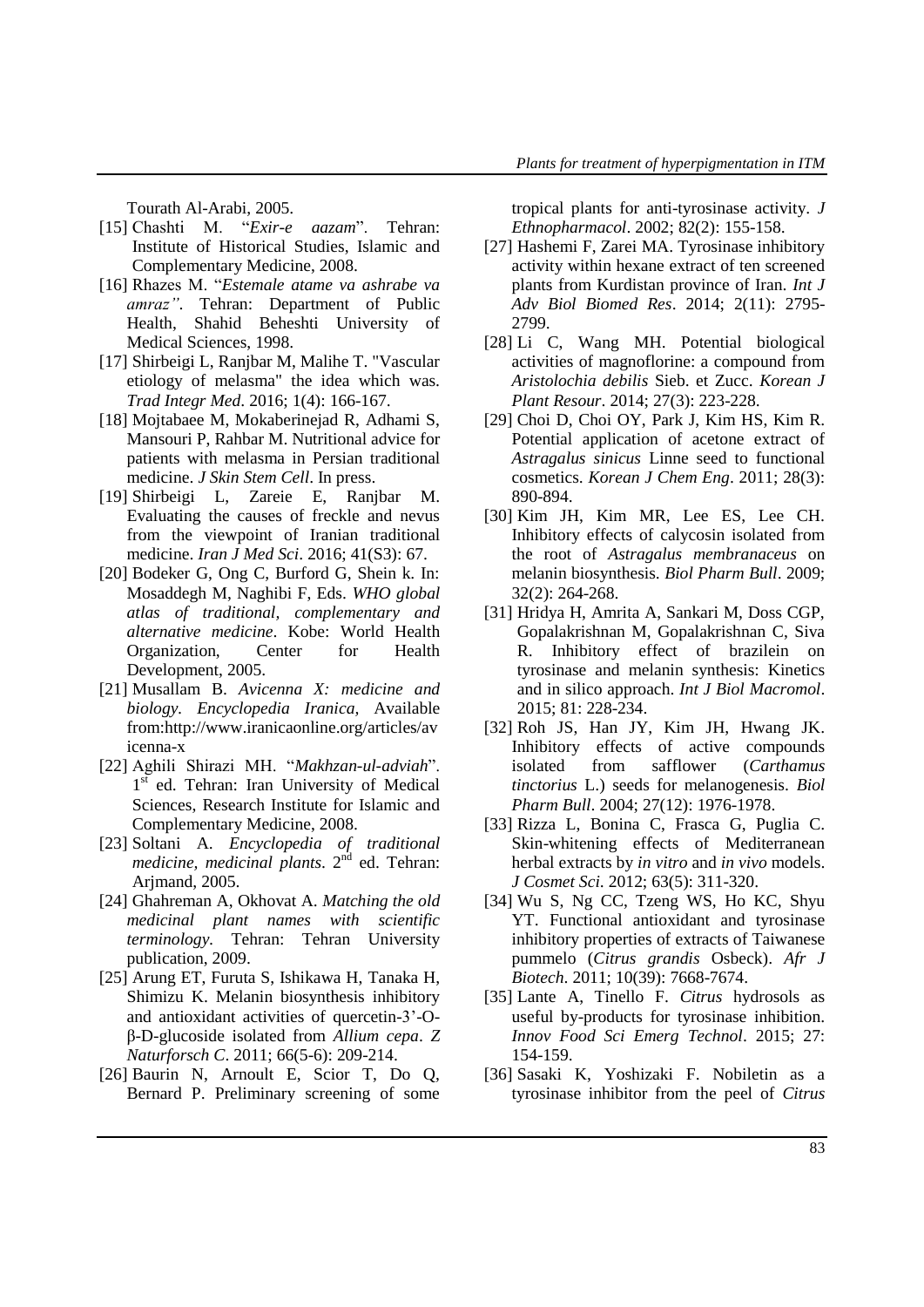fruit. *Biol Pharm Bull*. 2002; 25(6): 806-808.

- [37] Muñoz K, Londoño J, Arango G, Arenas J, Mira L, Ochoa J, Sierra J. Screening bioactives from vegetal sources as potential skin lightening agents using an enzymatic model of tyrosinase inhibition, correlations amongst activity, phenolic compounds content and cytotoxicity. *Pharmacologyonline*. 2006; 3: 802-807.
- [38] Aumeeruddy-Elalfi Z, Gurib-Fakim A, Mahomoodally M. Kinetic studies of tyrosinase inhibitory activity of 19 essential oils extracted from endemic and exotic medicinal plants. *S Afr J Bot*. 2016; 103: 89- 94.
- [39] Khan H, Akhtar N, Ali A. Effects of cream containing *ficus carica* L. fruit extract on skin parameters: *in vivo* evaluation. *Indian J Pharm Sci*. 2014; 76(6): 560-564.
- [40] Nerya O, Ben-Arie R, Danai O, Tamir S, Vaya J. Inhibition of mushroom browning. *Acta Hortic*. 2005; 682: 1885-1888.
- [41] Curto EV, Kwong C, Hermersdörfer H, Glatt H, Santis C, Virador V, Hearing VJ, Dooley THP. Inhibitors of mammalian melanocyte tyrosinase: *in vitro* comparisons of alkyl esters of gentisic acid with other putative inhibitors. *Biochem Pharmacol*. 1999; 57(6): 663-672.
- [42] Tumen I, Senol FS, Orhan IE. Inhibitory potential of the leaves and berries of *Myrtus communis* L. (myrtle) against enzymes linked to neurodegenerative diseases and their antioxidant actions. *Int J Food Sci Nutr*. 2012; 63(4): 387-392.
- [43] Hyun SH, Jung SK, Jwa MK, Song CK, Kim JH, Lim SB. Screening of antioxidants and cosmeceuticals from natural plant resources in Jeju island. *Korean J Food Sci Technol*. 2007; 39(2): 200-208.
- [44] Kilic IH, Sarikurkcu C, Karagoz ID, Uren MC, Kocak MS, Cilkiz M, Tepe B. Significant by-product of the industrial processing of pistachios: shell skin-RP-HPLC analysis, and antioxidant and enzyme inhibitory activities of the methanol extracts of *Pistacia vera* L. shell skins cultivated in

Gaziantep, Turkey. *RSC Advances*. 2016; 6(2): 1203-1209.

- [45] Miyazawa M, Tamura N. Inhibitory compound of tyrosinase activity from the sprout of *Polygonum hydropiper* L.(Benitade). *Biol Pharm Bull*. 2007; 30(3): 595-597.
- [46] Lee CC, Chen YT, Chiu CC, Liao WT, Liu YC, Wang HMD. *Polygonum cuspidatum* extracts as bioactive antioxidaion, antityrosinase, immune stimulation and anticancer agents. *J Biosci Bioeng*. 2015; 119(4): 464-469.
- [47] Jeong ET, Jin MH, Kim MS, Chang YH, Park SG. Inhibition of melanogenesis by piceid isolated from *Polygonum cuspidatum*. *Arch Pharm Res*. 2010; 33(9): 1331-1338.
- [48] Leu YL, Hwang TL, Hu JW, Fang JY. Anthraquinones from *Polygonum cuspidatum* as tyrosinase inhibitors for dermal use. *Phytother Res*. 2008: 22(4): 552-556.
- [49] Matsuda H, Nakamura S, Kubo M. Studies of cuticle drugs from natural sources. II. Inhibitory effects of *Prunus* plants on melanin biosynthesis. *Biol Pharm Bull*. 1994; 17(10): 1417-1420.
- [50] Das AK, Narayan J. Efficacy and safety of Bleminor in facial blemishes: a randomized double blind placebo controlled study. *Antiseptic*. 2010; 107(11): 557-560.
- [51] Kamkaen N, Mulsri N, Treesak C. Screening of some tropical vegetables for antityrosinase activity. *Thai Pharm Health Sci J*. 2007; 2(1): 15-19.
- [52] Khazaeli P, Goldoozian R, Sharififar F. An evaluation of extracts of five traditional medicinal plants from Iran on the inhibition of mushroom tyrosinase activity and scavenging of free radicals. *Int J Cosmet Sci*. 2009; 31(5): 375-381.
- [53] Iida K, Hase K, Shimomura K, Sudo S, Kadota S, Namba T. Potent inhibitors of tyrosinase activity and melanin biosynthesis from *Rheum officinale*. *Planta Med*. 1995; 61(5): 425-428.
- [54] Silveira JP, Seito LN, Eberlin S, Dieamant GC, Nogueira C, Pereda MC, Di Stasi LC*.*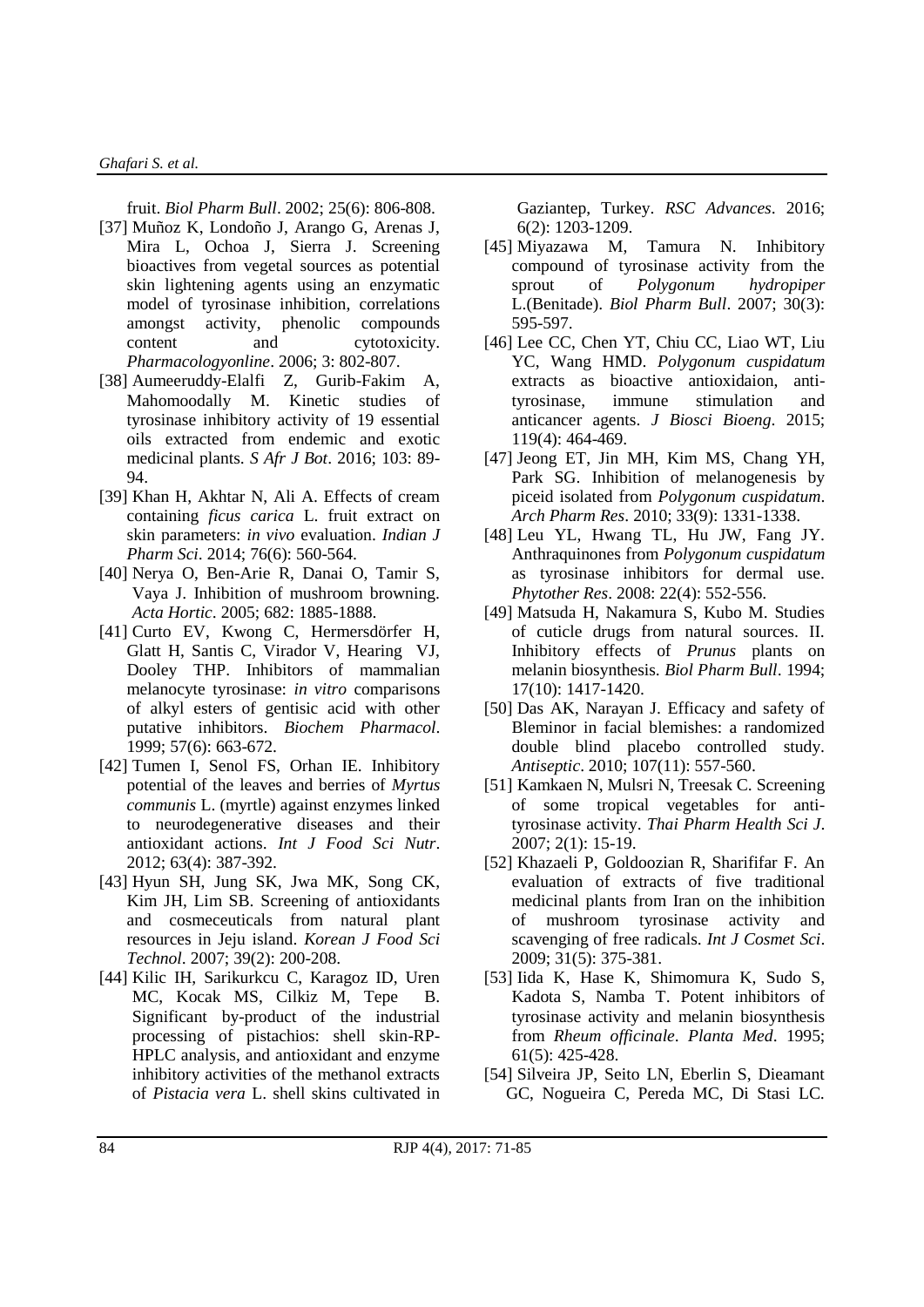Photoprotective and antioxidant effects of Rhubarb: inhibitory action on tyrosinase and tyrosine kinase activities and TNF-α, IL-1α and  $\alpha$ -MSH production in human melanocytes. *BMC Complement Altern Med*. 2013; 13(1): 1-7.

- [55] Nonato FR, Santana DG, de Melo FM, dos Santos GGL, Brustolim D, Camargo EA, de Sousa DP, Soares MBP, Villarreal CF. Antiinflammatory properties of rose oxide. *Int Immunopharmacol*. 2012; 14(4): 779-784.
- [56] Zocca F, Lomolino G, Lante A. Dog rose and pomegranate extracts as agents to control enzymatic browning. *Food Res Int*. 2011; 44(4): 957-963.
- [57] Fujii T, Saito M. Inhibitory effect of quercetin isolated from rose hip (*Rosa canina* L.) against melanogenesis by mouse melanoma cells. *Biosci Biotechnol Biochem*. 2009; 73(9): 1989-1993.
- [58] Fujii T, Ikeda K, Saito M. Inhibitory effect of rose hip (*Rosa canina* L.) on melanogenesis in mouse melanoma cells and on pigmentation in brown guinea pigs. *Biosci Biotechnol Biochem.* 2011; 75(3): 489-495.
- [59] Ookubo N, Michiue H, Kitamatsu M, Kamamura M, Nishiki TI, Ohmori I, Matsui H. The transdermal inhibition of melanogenesis by a cell-membranepermeable peptide delivery system based on poly-arginine. *Biomaterials*. 2014; 35(15): 4508-4516.
- [60] Kramell R, Schmidt J, Herrmann G, Schliemann W. N-(Jasmonoyl) tyrosinederived compounds from flowers of broad beans (*Vicia faba*). *J Nat Prod*. 2005; 68(9): 1345-1349.
- [61] Peng HY, Lin CC, Wang HY, Shih Y, Chou ST. The melanogenesis alteration effects of *Achillea millefolium* L. essential oil and linalyl acetate: involvement of oxidative stress and the JNK and ERK signaling pathways in melanoma cells. *Plos One*. 2014; 9(4): 1-9.
- [62] Kim SS, Kim MJ, Choi YH, Kim BK, Kim KS, Park KJ, Park SM, Lee NH, Hyun ChG.

Down-regulation of tyrosinase, TRP-1, TRP-2 and MITF expressions by citrus press-cakes in murine B16 F10 melanoma. *Asian Pac J Trop Biomed*. 2013; 3(8): 617-622.

- [63] Kai H, Baba M, Okuyama T. Inhibitory effect of *Cucumis sativus* on melanin production in melanoma B16 cells by downregulation of tyrosinase expression. *Planta Med*. 2008; 74(15): 1785-1788.
- [64] Choi H, Ahn S, Lee BG, Chang I, Hwang JS. Inhibition of skin pigmentation by an extract of *Lepidium apetalum* and its possible implication in IL‐6 mediated signaling. *Pigment Cell Res*. 2005; 18(6): 439-446.
- [65] Cheung FWK, Leung AWN, Liu WK, Che CT. Tyrosinase inhibitory activity of a glucosylated hydroxystilbene in mouse melan-a melanocytes. *J Nat Prod*. 2014; 77(6): 1270-1274.
- [66] Krishnamoorthy J, Ranjith M, Gokulshankar S. Extract combinations of *Curcuma zedoaria* and *Aloe vera* inhibit melanin synthesis and dendrite formation in murine melanoma cells. *J Appl Cosmetol*. 2010; 28: 103-108.
- [67] Sahu RK, Roy A, Dwivedi J, Jha AK. Promotion and computation of inhibitory effect on tyrosinase activity of herbal cream by incorporating indigenous medicinal plants. *Pak J Biol Sci*. 2014; 17(1): 146-150.
- [68] Ribeiro AS, Estanqueiro M, Oliveira MB, Sousa Lobo JM. Main benefits and applicability of plant extracts in skin care products. *Cosmetics*. 2015; 2(2): 48-65.
- [69] Smit N, Vicanova J, Pavel S. The hunt for natural skin whitening agents. *Int J Molec Sci*. 2009; 10(12): 5326-5349.
- [70] Loizzo M, Tundis R, Menichini F. Natural and synthetic tyrosinase inhibitors as antibrowning agents: an update. *Comp Rev Food Sci Food Safety*. 2012; 11(4): 378-398.
- [71] Binic I, Lazarevic V, Ljubenovic M, Mojsa J, Sokolovic D. Skin ageing: natural weapons and strategies. *Evid Based Complement Altern Med*. 2013; Article ID 827248.